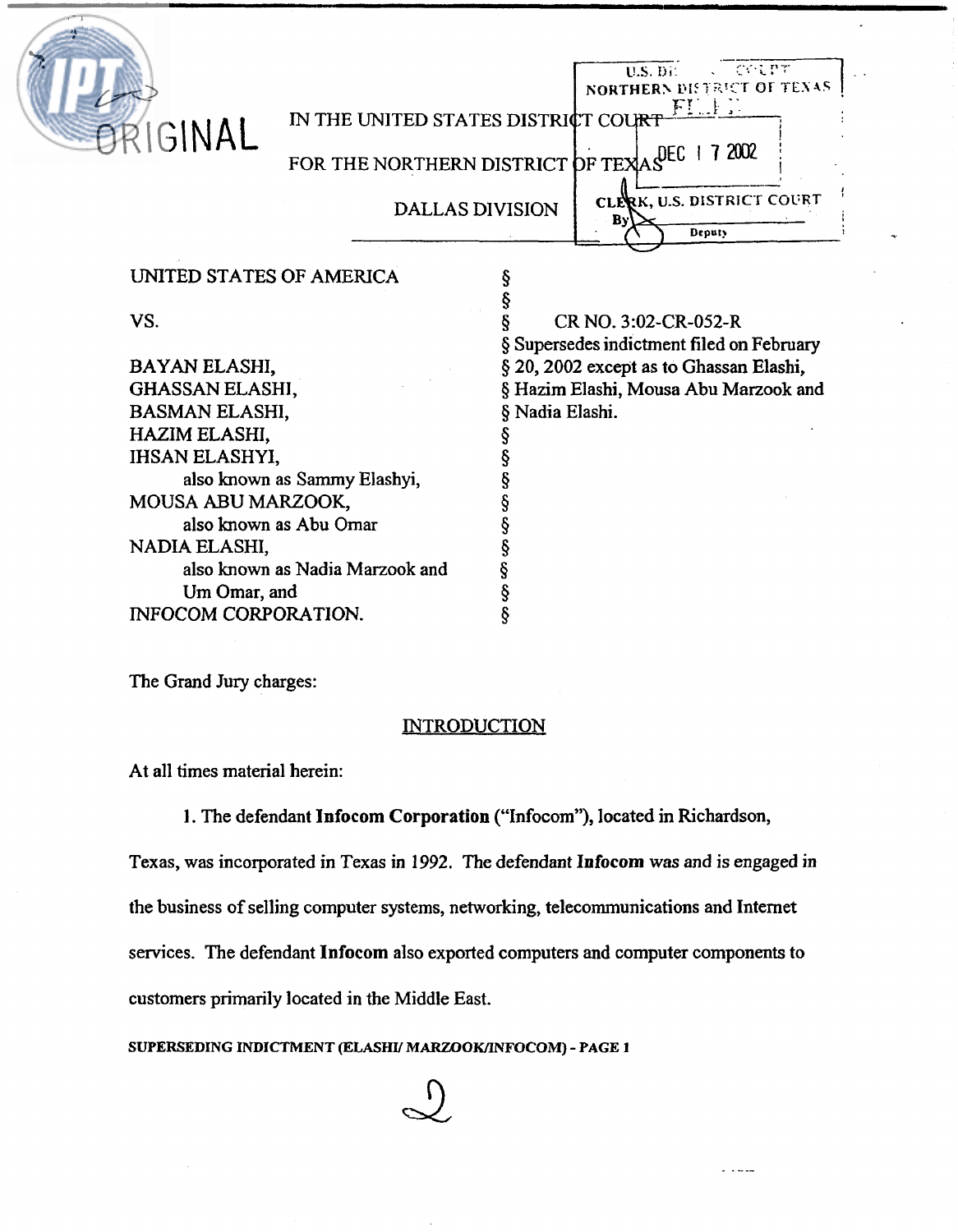2. The defendant **Bayan Elashi** was and is the chief executive officer for the defendant **Infocom.** 

3. The defendant **Ghassan Elashi** was and is the vice-president of marketing for the defendant **Infocom.** 

4. The defendant **Basman Elashi** was and is the logistics manager and credit manager for the defendant **Infocom.** 

5. The defendant **Hazim Elashl** was the manager of personal computer systems for the defendant **Infocom.** 

6. The defendant **Ihsan Elashyi,** also known as Sammy EIashyl, was a systems consultant and sales representative for the defendant **Infocom.** 

7. The defendants **Bayan Elashi, Ghassan Elashi, Basman Elashi, Hazim Elashi** and **Ihsan Elashyi** are brothers.

8. Under the International Emergency Economic Powers Act (Title 50, United States Code, Sections 1701 through 1706) **(IEEPA),** the President of the United States has the authority to deal with unusual or extraordinary threats to the national security and foreign policy of the United States. The President deals with unusual or extraordinary threats through Executive Orders which have the force and effect of law. A violation of an Executive Order is a criminal act.

Shipping Restrictions to State Sponsors of Terrorism

9. On August 19, 1994, under the authority of **IEEPA,** the President issued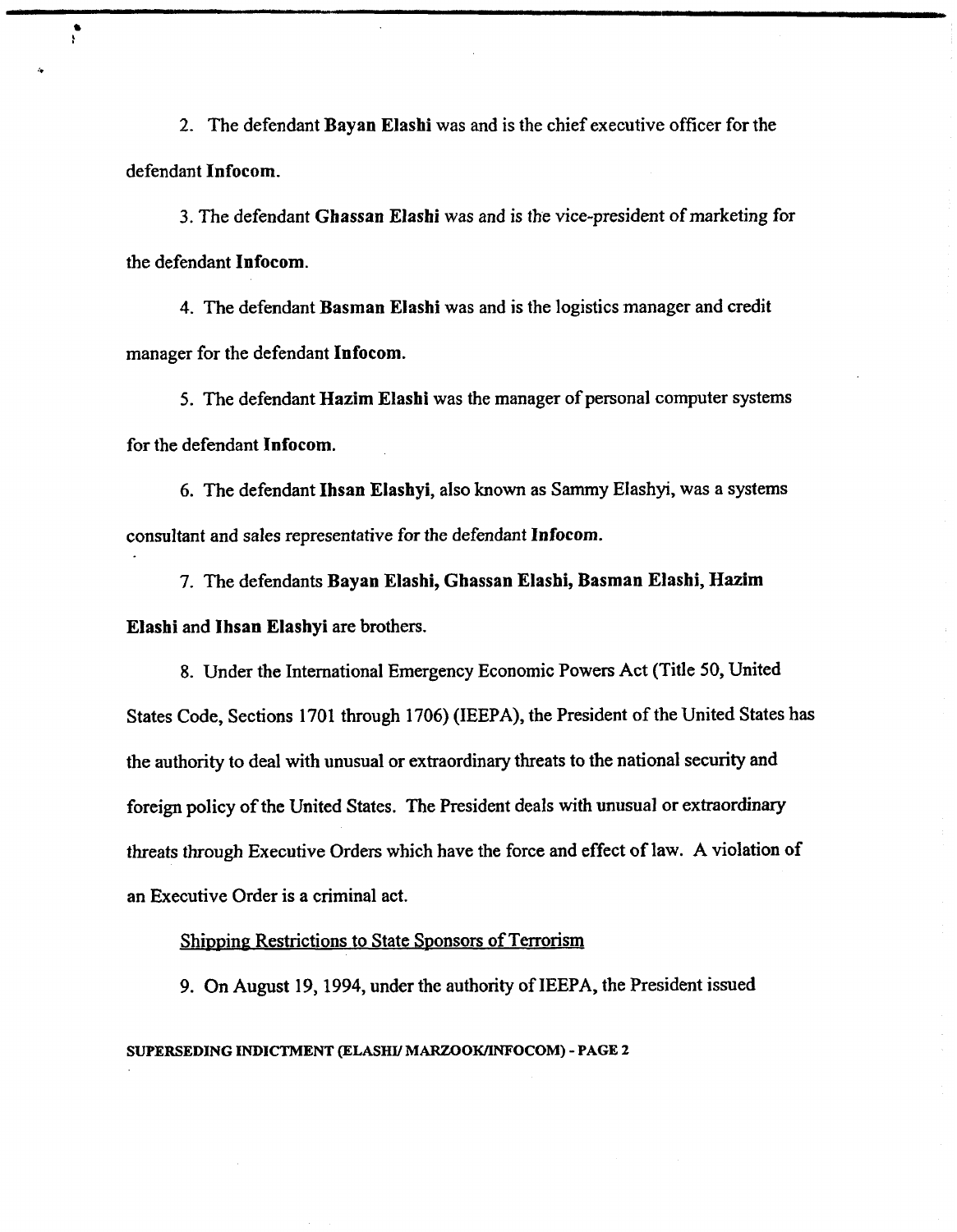Executive Order 12924, which extended the Export Administration Act of 1979, and authorized the promulgation of the Export Administration Regulations, which are detailed at Title 15, Code of Federal Regulations, Parts 768 through 799. These regulations authorize the Secretary of Commerce to prohibit or curtail the export of technology, goods or software to countries listed as state sponsors of terrorism as designated by the Secretary of State, in order to protect the national security, foreign policy, nonproliferation and short supply interests of the United States. In accordance with the Export Administration Regulations, a United States person or entity needs authorization from the United States Department of Commerce to legally export certain products to state sponsors of terrorism. In 1979, Libya and Syria were designated by the Secretary of State as state sponsors of terrorism.

### Syria

 $\ddot{\phantom{0}}$ 

10. Pursuant to the Export Administration Regulations, and as continued by IEEPA, it became unlawful to export certain United States origin technology, goods and commodities, including, but not limited to, computers and computer components, from the United States to Syria without a license from the United States Department of Commerce.

### Libya

**1 1.** In addition to the Export Administration Regulations as applied to Libya, on January 7,1986, under the authority of IEEPA, and in response to Libya's repeated use

**SUPERSEDING mTCTMENT (ELASHV MARZOOKIINFOCOM)** - **PAGE 3**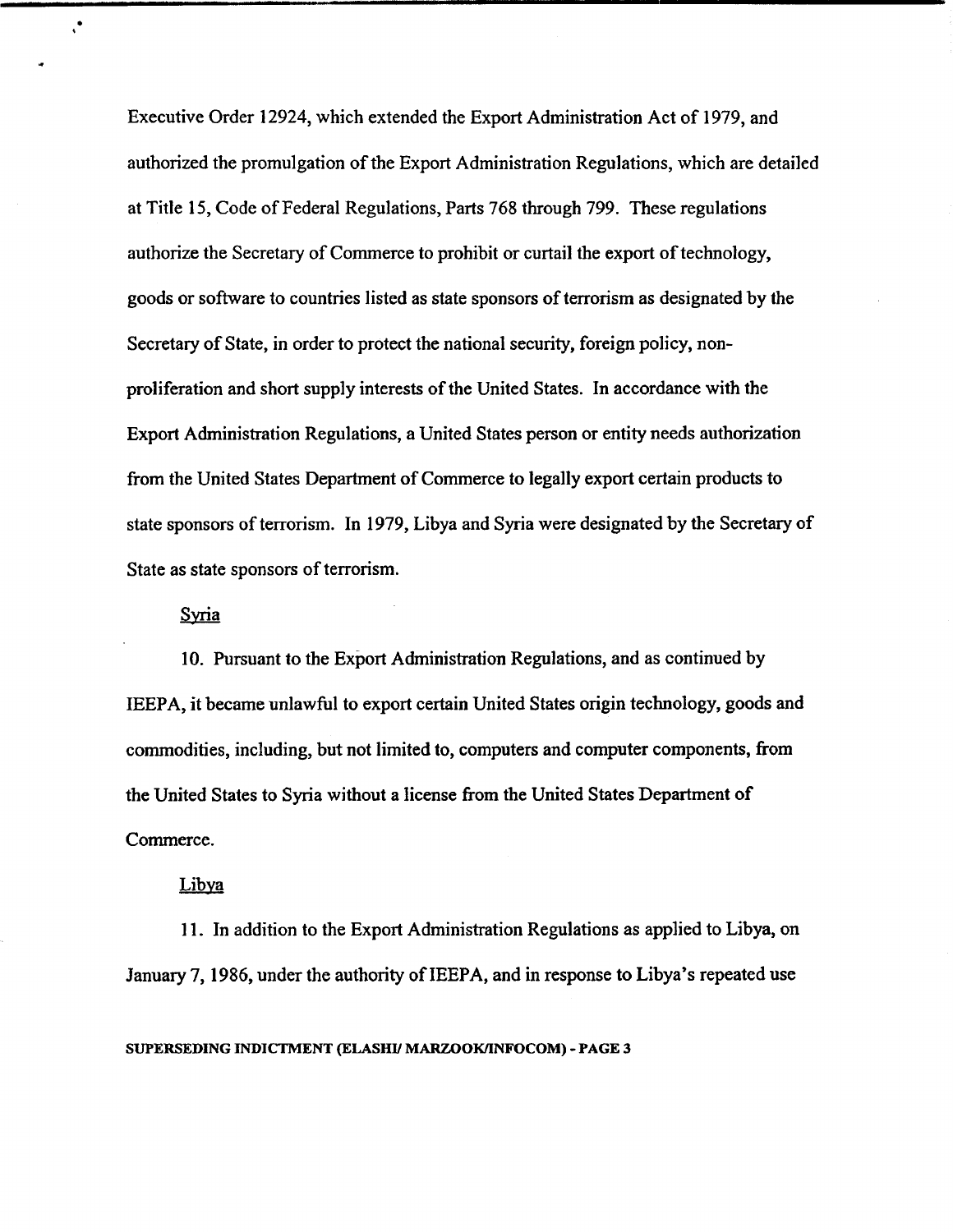and support of terrorism against the United States and others, the President issued Executive Order 12543, which states that the policies and actions of the government of Libya constitute an unusual and extraordinary threat to the national security and foreign policy of the United States.

 $\mathbf{v}^{\bullet}$ 

12. To implement Executive Order 12543, the United States Department of the Treasury, through the Office of Foreign Assets Control, promulgated the Libyan Sanctions Regulations, which are detailed at Title 31, Code of Federal Regulations, Part 550. Executive Order 12543 and the Libyan Sanctions Regulations prohibit, among other things: (a) the unauthorized export of goods, technology or services from the United States to Libya, with the exception of publications and donated articles intended to relieve human suffering, such as food, clothing and medicine; (b) the unauthorized export of goods from the United States to a third country that are intended for further shipment to Libya; and (c) any transaction for the purpose of, or having the effect of, evading or avoiding the Libyan Sanctions Regulations.

13. More specifically, pursuant to the Libyan Sanctions Regulations and the Export Administration Regulations, it became unlawful to export any United States origin services, technology (including technical data and other information), computers, computer components and software from the United States to Libya without a license from either the United States Department of Commerce or the United States Department of Treasury, Office of Foreign Assets Control. It is also unlawful to export or re-export

-- ---- -*-*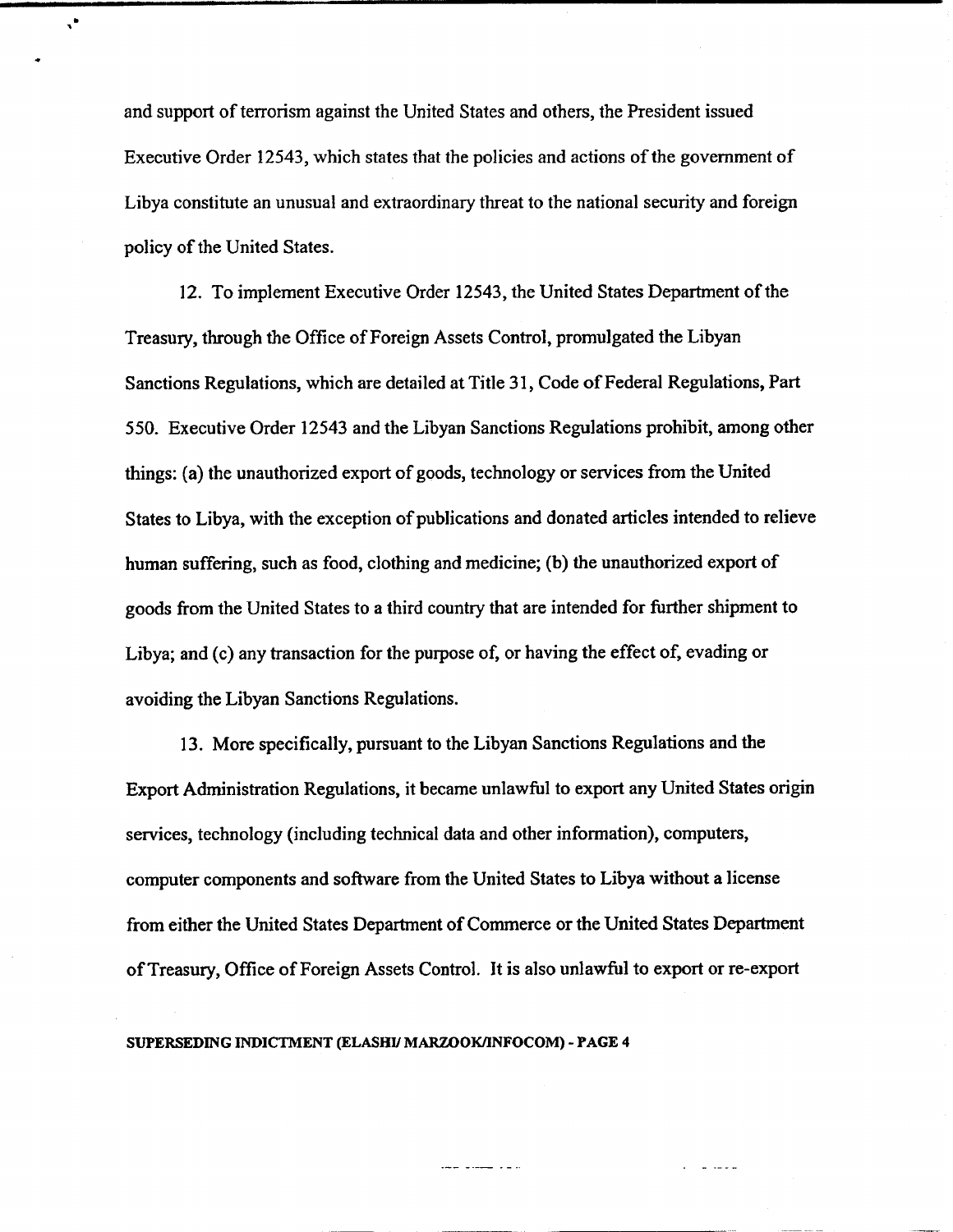United States origin services, technology, computers, computer components and software from any country outside the United States to Libya without authorization from the United States Government.

### Prohibition of Transactions with Specially Designated Terrorists

 $\boldsymbol{\varsigma}^{\star}$ 

14. On January 23,1995, under the authority of IEEPA, the President issued Executive Order 12947, which declared a national emergency regarding the grave acts of violence committed by foreign terrorists that disrupt the Middle East Peace Process. The Executive Order prohibits transactions, including financial transactions, with organizations and individuals who threaten to disrupt the Middle East Peace Process and who are declared to be a Specially Designated Terrorist by the United States Department of Treasury. The Executive Order also blocks, or fieezes, all property subject to United States jurisdiction in which there is any interest held by any organization or individual declared to be a Specially Designated Terrorist. Any United States person or entity who possesses any funds in which any interest is held by a Specially Designated Terrorist, must report such interest to the proper United States authorities. Any dealings in those funds after the designation date, or any attempt to avoid acknowledgment of the funds, is unlawful.

15. To implement Executive Order 12947, the United States Department of Treasury, through the Office of Foreign Assets Control, promulgated the Terrorism Sanctions Regulations, which are detailed at Title 31, Code of Federal Regulations, Part

 $\frac{1}{2}$ 

SUPERSEDING INDICTMENT (ELASHI/ MARZOOK/INFOCOM) - PAGE 5

 $\sim$   $\sim$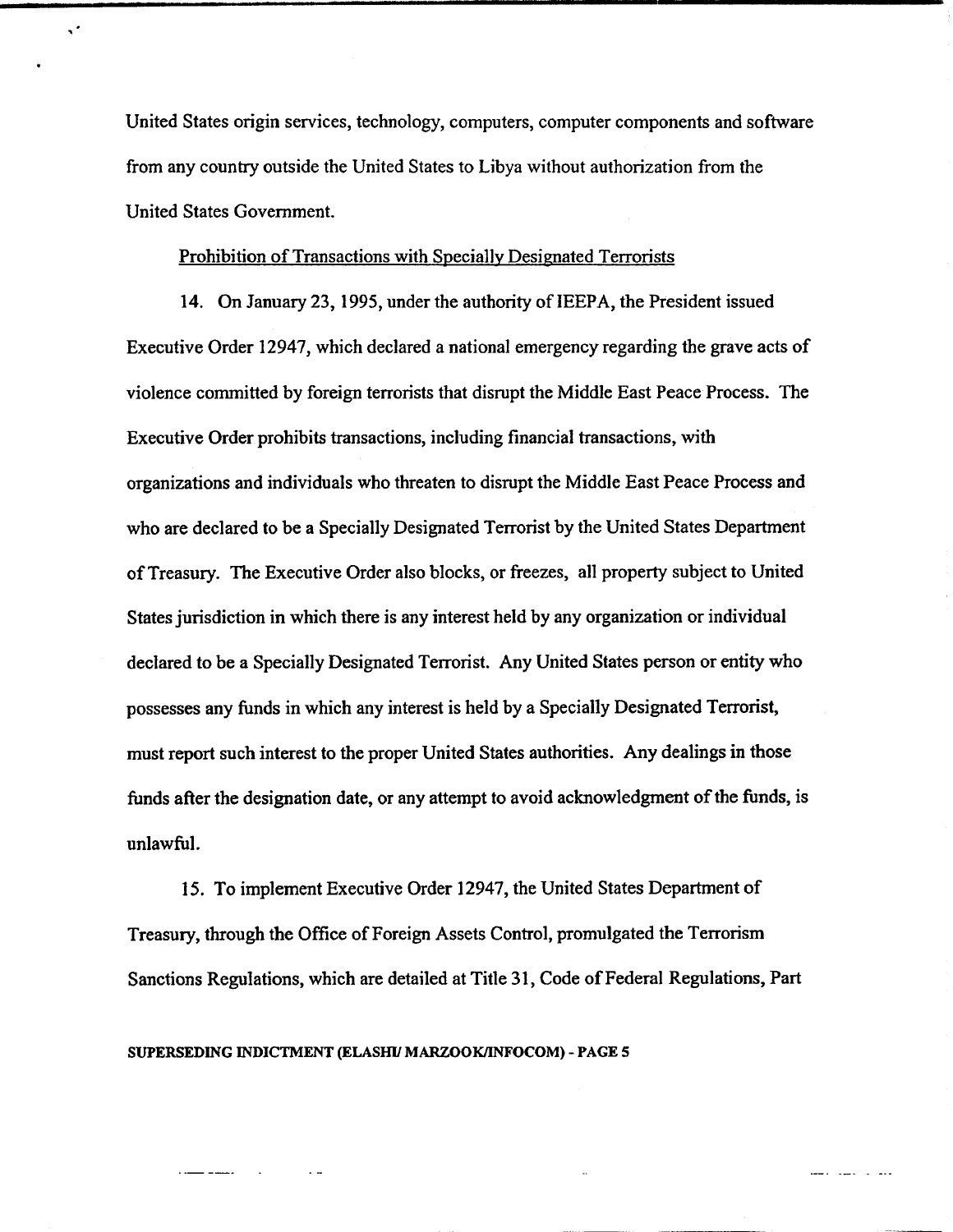595. Executive Order 12947 and the Terrorism Sanctions Regulations prohibit, among other things: (a) transferring, paying, exporting, withdrawing or otherwise dealing in property or interests in property of a Specially Designated Terrorist that are in the United States, come within the United States, or come within the possession of or control of United States persons; (b) any transaction for the purpose of, or which has the effect of, evading or avoiding, or which facilitates the evasion or avoidance of the Terrorism Sanctions Regulations; (c) any conspiracy formed for the purpose of engaging in a prohibited transaction.

16. On January 25, 1995, pursuant to Executive Order 12947, the Department of Treasury, Office of Foreign Assets Control, designated the Islamic Resistance Movement, a.k.a. Hamas, as a Specially Designated Terrorist Organization. This designation makes it illegal for any United States person or entity to conduct any business with Hamas or its representatives.

17. The defendant Mousa Abu Marzook, also known as Abu Omar, is a selfadmitted member of Hamas. He formerly served as the Chief of Hamas' Political Bureau. He is now publicly identified as the Deputy Chief of Hamas' Political Bureau. The Political Bureau operates as the highest ranking leadership body in the Hamas organization, setting policies and guidelines regarding Hamas' activities, including directing and coordinating terrorist acts by Hamas against soldiers and civilians in Israel and the Occupied Territories. On August 29,1995, the defendant Mousa Abu Marzook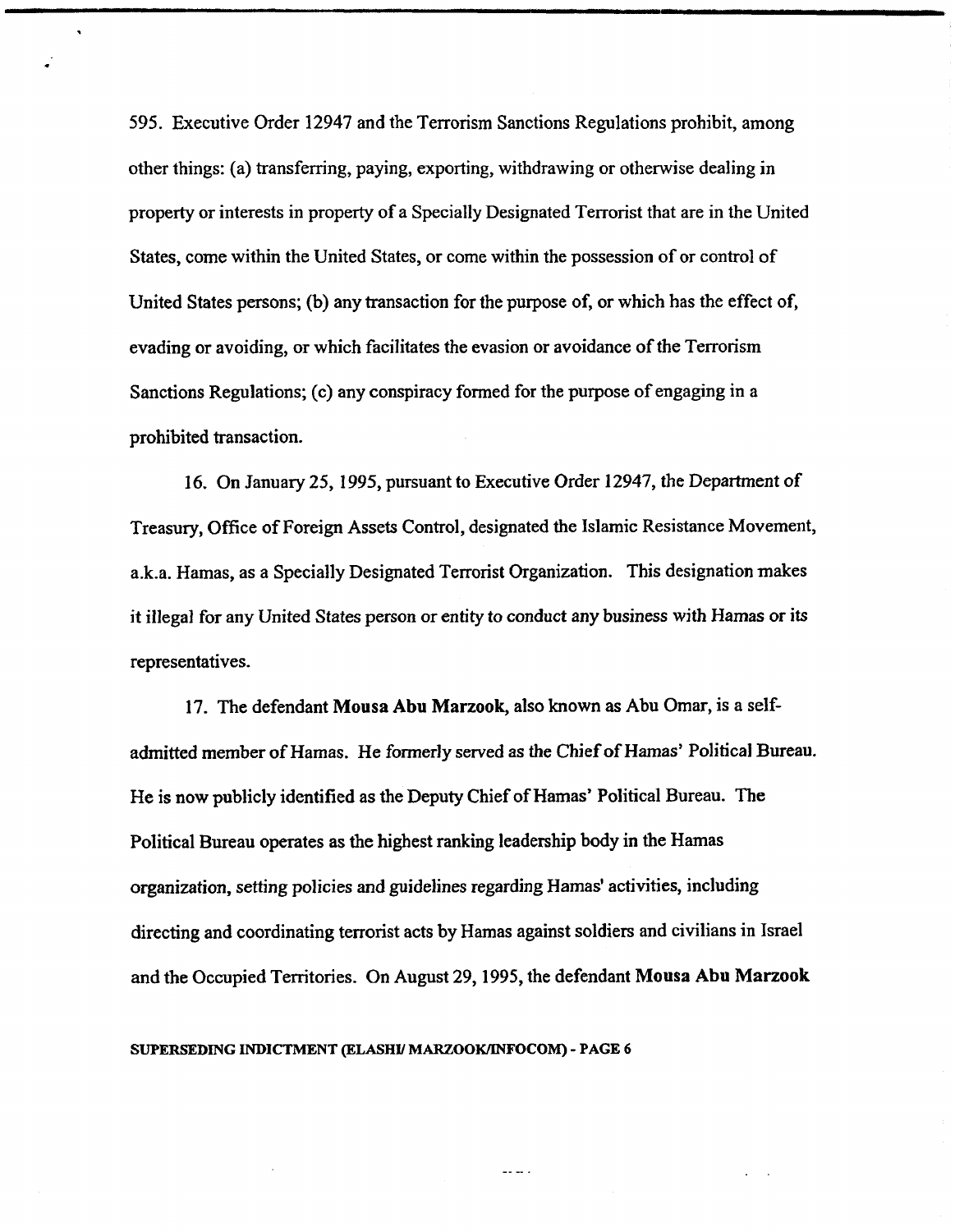was individually designated as a Specially Designated Terrorist, based upon his support of terrorist activities through his position as the leader of Hamas' Political Bureau. After the effective date of designation, any interest in any property, direct or indirect, held by the defendant Mousa Abu Marzook, and subject to the jurisdiction of the United States, was blocked as a matter of law. Any United States person or entity who possessed **any**  funds in which any interest was held by the defendant Mousa Abu Marzook, should have reported such interest to the proper United States authorities. Any dealings in those funds after the defendant Mousa Abu Marzook's designation date, or **any** attempt to avoid acknowledgment of the funds, is unlawful.

18. Defendant Nadia Elashi, also **known** as Nadia Marzook and Um Omar, is the defendant Mousa Abu Marzook's wife and a cousin of the defendants **Bayan** Elashi, Ghassan Elashi, Basman Elashi, Hazim Elasbi and Ihsan Elashyi.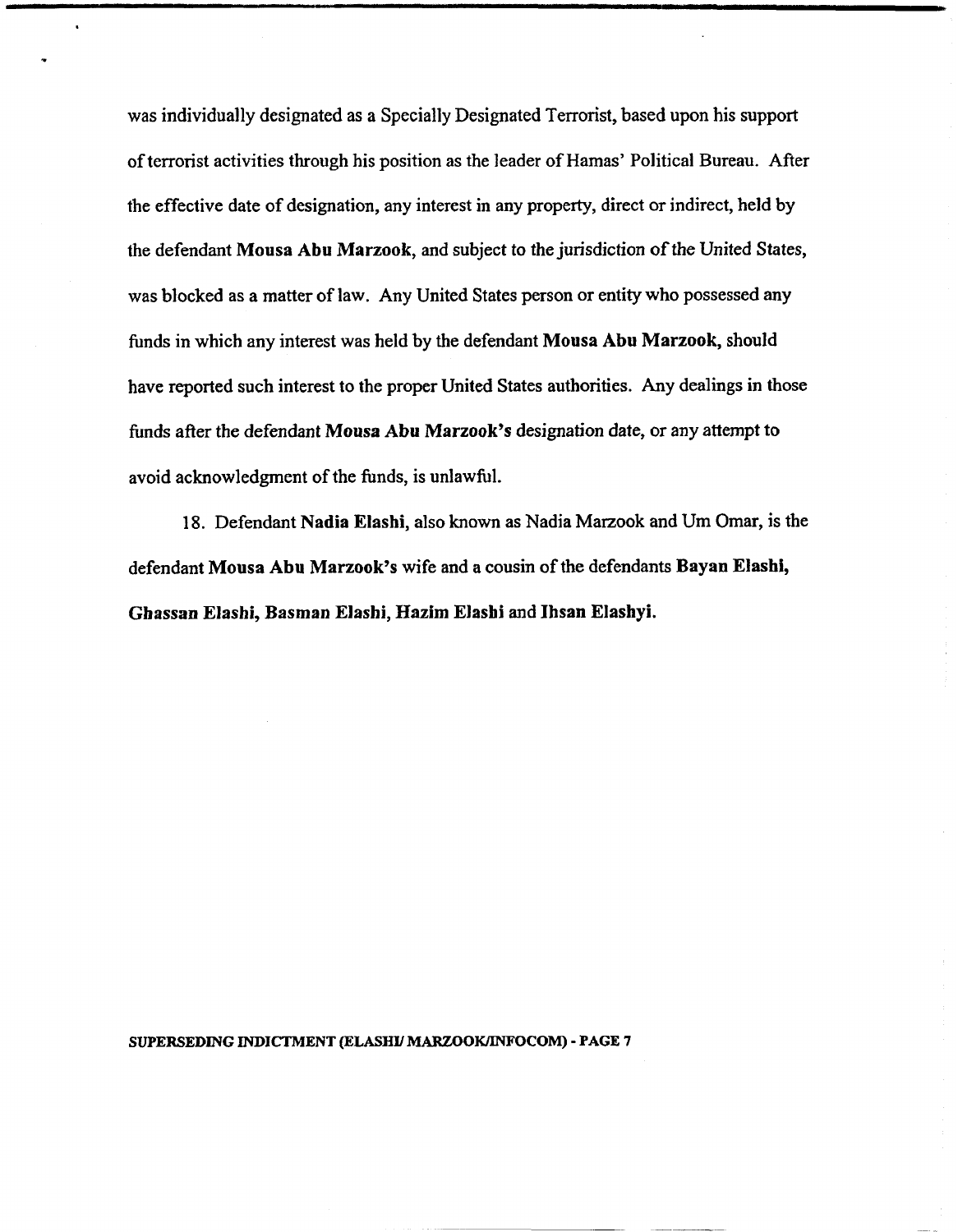## **COUNT ONE** Conspiracy to violate the Export Administration Regulations and the Libvan Sanctions Repulations - 18 **U.S.C. 6 371**

1. The allegations of paragraphs one (1) through eighteen (18) of the Introduction to this Superseding Indictment are hereby re-alleged and incorporated by reference as though filly set forth herein.

2. Beginning in or around August 1994 and continuing until in or around August 2000, in the Dallas Division of the Northern District of Texas, and elsewhere, the defendants Bayan Elashi, Ghassan Elashi, Basman Elashi, Hazim Elashi, Ihsan Elashyi and Infocorn, and others known and unknown to the Grand Jury, knowingly and willfully conspired, confederated and agreed to violate Executive Order 12924, the Export Administration Regulations, Executive Order 12543 and the Libyan Sanctions Regulations, by participating in transactions involving the exporting and attempted exporting of technology, goods and commodities from the United States to Libya and Syria, which technology, goods and commodities were subject to Executive Order 12924, the Export Administration Regulations, Executive Order 12543 and the Libyan Sanctions Regulations, in violation of Title 50, United States Code, Sections 1701 through 1706, Title 15, Code of Federal Regulations, Sections 768 through 799 and Title 31, Code of Federal Regulations, Section 550 et. seq.

#### MANNER & MEANS

3. In furtherance of the conspiracy, in or around and beginning in March 1997 the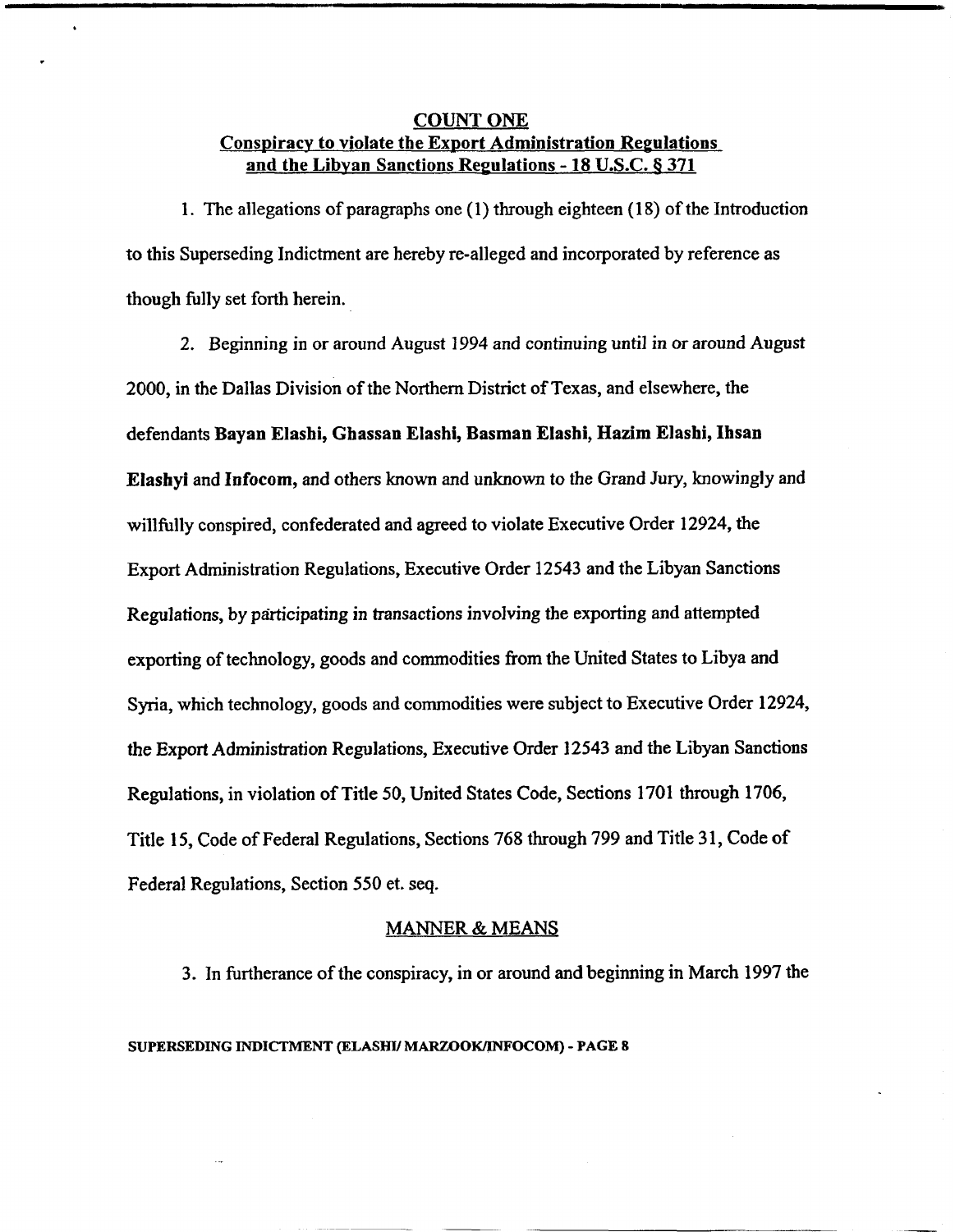defendants **Bayan Elashi, Ghassan Elashi, Basman Elashi, Ihsan Elashyi** and **Infocom**  received purchase orders from a customer in Libya for computers and computer components.

4. In fintherance of the conspiracy, and in order to fill the orders from the Libyan based customer, the defendants **Bayan Elashi, Ghassan Elashi, Basman Elashi, Ihsan Elashyi** and **Infocom** contracted with shipping companies located in the United States to ship the products to a shipping company located in the country of Malta. The Libyan customer instructed the defendants **Bayan Elashi, Ghassan Elashi, Basman Elashi, Ibsan Elashyi** and **Infocom** to use that particular Maltese shipping company.

5. In furtherance of the conspiracy, and in order to conceal the true destination of the shipments, the defendant **Basman Elashi** wrote Malta as the final destination on the Shipper's Export Declaration forms, which forms were signed under the penalties of perjury. A Shipper's Export Declaration is a form which is filed with the Department of Commerce and on which an exporter is required to provide certain information regarding a shipment, including the value of the shipment and the final destination.

6. In furtherance of the conspiracy, the shipping company in Malta forwarded the shipments to the final customer (ultimate consignee) in Libya.

7. In hrtherance of the conspiracy, in or around and beginning in April **1998** the defendants **Bayan Elashi, Ghassan Elashi, Basman Elashi, Hazim Elashi, Ihsan Elashyi** and **Infocom** received purchase orders from, and supplied price quotes to,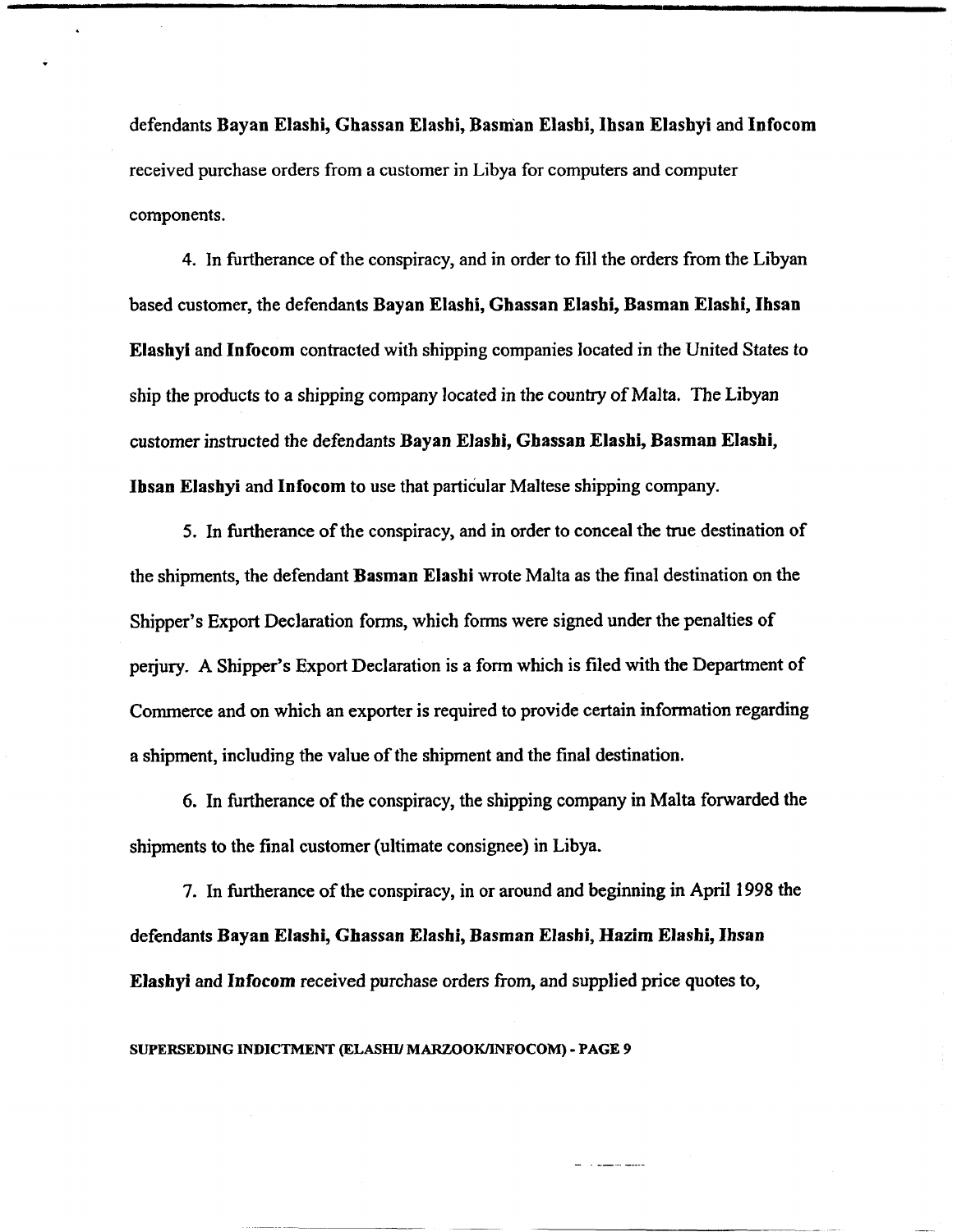customers located in Syria for computers and computer components.

**8.** In furtherance of the conspiracy, and in order to fill the orders from Syria, the defendants Bayan Elashi, Ghassan Elashi, Basman Elashi, Hazim Elasbi, Ihsan Elashyi and Infocom contracted with shipping companies located in the United States to ship the products directly to Syria. The defendant Basman Elashi, on a Shipper's Export Declaration form dated April 6, 1999, stated that no license or authorization was required to ship the particular computers and computer components that were exported to Syria, when in fact, the Export Administration Regulations did require a license to be issued for the computers and computer components that the defendants Bayan Elashi, Ghassan Elashi, Basman Elashi, Hazim Elashi, Ihsan Elashyi and Infocom shipped to Syria. Furthermore, the defendants Bayan Elasbi, Ghassan Elashi, Basman Elashi, Hazim Elashi, Ihsan Elashyi and Infocom failed to file Shipper's Export Declaration forms for shipments to Syria, dated May 14, 1998 and July 31, 2000.

9. The defendants Bayan Elashi, Ghassan Elashi, Basman Elashi, Hazim Elashi, Ihsan Elashyi and Infocom did not receive a license or authorization from either the United States Department of Commerce or the United States Department of Treasury, Office of Foreign Assets Control, to export the products shipped to Libya and Syria as described above.

#### **OVERT** ACTS

In furtherance of the conspiracy, and in order to accomplish its purposes, on or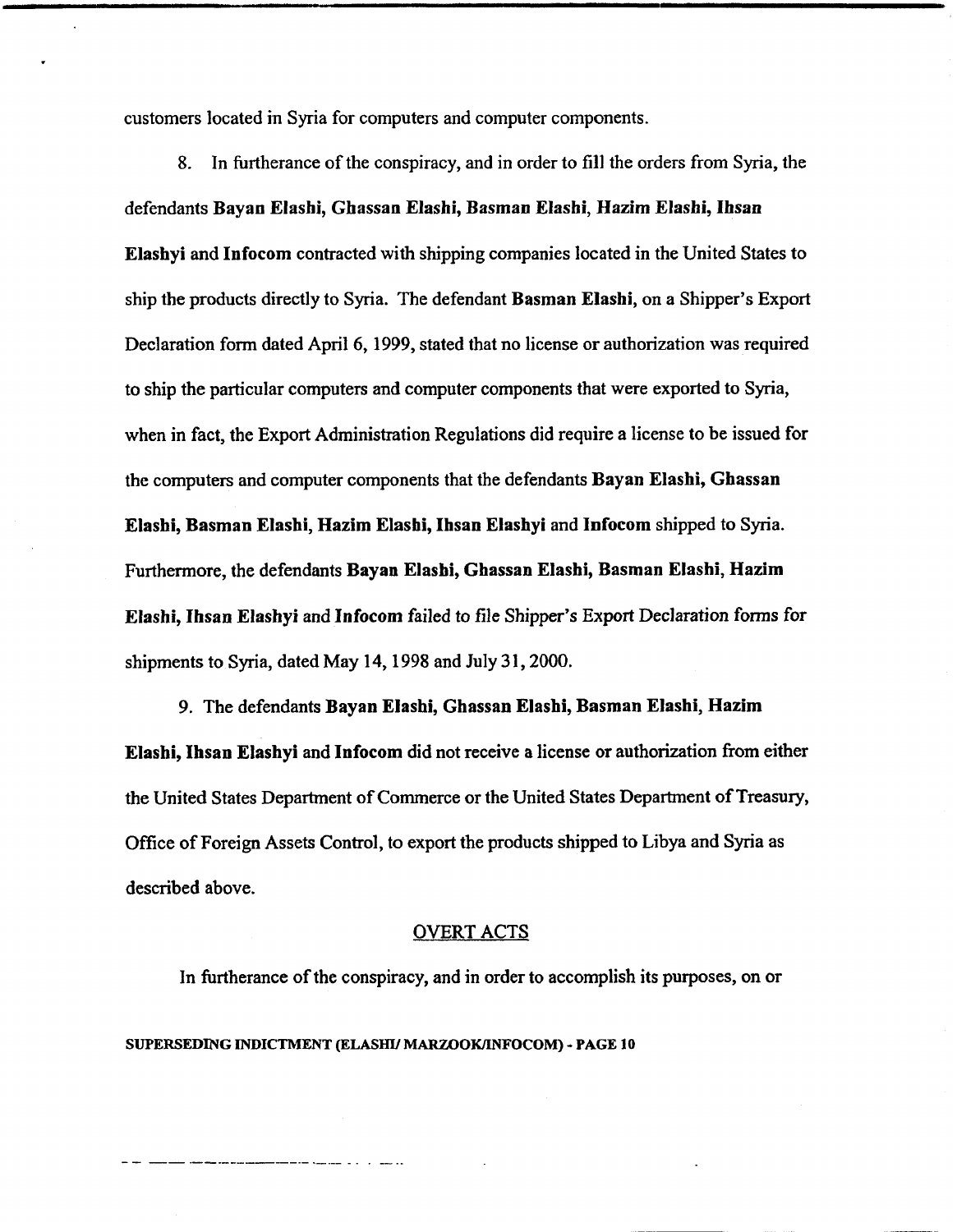about the dates listed below, the defendants Bayan Elashi, Ghassan Elashi, Basman Elashi, Hazim Elashi, Ihsan Elashyi and Infocom committed the following overt acts, among others, by participating in transactions or negotiations involving the exporting and attempted exporting of technology, goods and commodities from the United States to Libya and Syria, which technology, goods and commodities were subject to Executive Order 12924, the Export Administration Regulations, Executive Order **12543** and the Libyan Sanctions Regulations, and for which shipments the defendants failed to obtain the proper licensing:

| <u>OVERT ACT</u> | <b>DATE</b> | <b>COUNTRY</b> |
|------------------|-------------|----------------|
| 1                | 3/5/97      | Libya          |
| $\overline{2}$   | 3/7/97      | Libya          |
| 3                | 6/6/97      | Libya          |
| 4                | 10/6/97     | Libya          |
| 5                | 5/14/98     | Syria          |
| 6                | 4/6/99      | Syria          |
| 7                | 7/31/00     | Syria          |

In violation of Title 18, United States Code, Section 371 (Title 50, United States Code, Sections 1701 through 1706, Title 15, Code of Federal Regulations, Sections 768 through 799 and Title **3 1,** Code of Federal Regulations, Section 550 et. seq.).

 $\frac{1}{2}$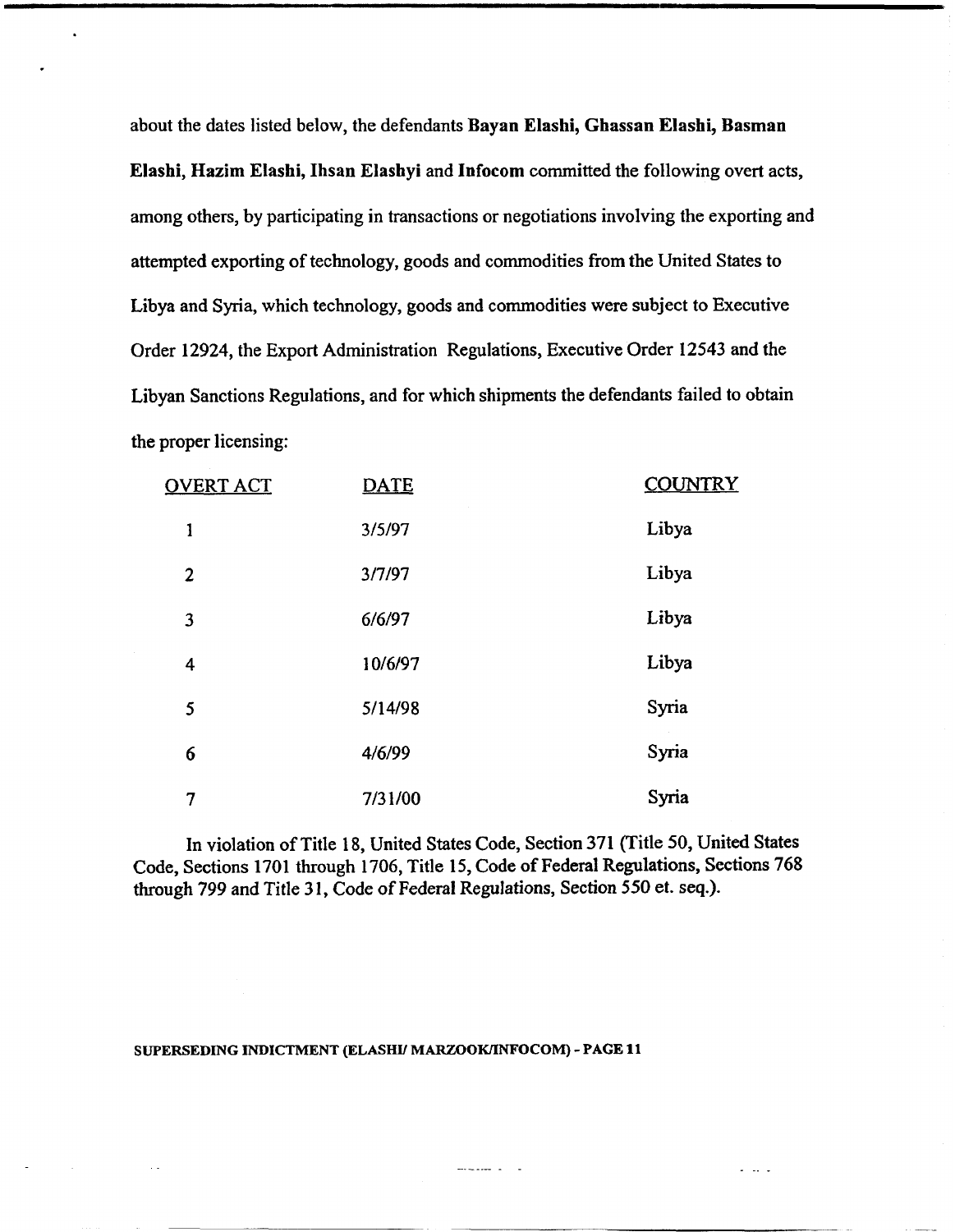## **COUNTS TWO THROUGH SIX Libvan Export Violations** - **50 U.S.C. 66 1701-1706**

1. The allegations of paragraphs one (1) through eighteen (18) of the Introduction to this Superseding Indictment and paragraphs three (3) through nine (9) of Count One are hereby re-alleged and incorporated by reference as though **fully** set forth herein.

2. On or about the dates listed below, in the Dallas Division of the Northern District of Texas, the defendants, as listed below for each count, aided and abetted by each other, knowingly and willfully violated Executive Order 12924, the Export Administration Regulations, Executive Order 12543 and the Libyan Sanctions Regulations, by participating in transactions involving the exporting and attempted exporting of technology, goods and commodities **fiom** the United States to Libya, which technology, goods and commodities were subject to Executive Order 12924, the Export Administration Regulations, Executive Order 12543 and the Libyan Sanctions Regulations:

|   | DATE    | DEFENDANT                                                                 |
|---|---------|---------------------------------------------------------------------------|
| 2 | 3/5/97  | Bayan Elashi, Basman Elashi,<br>Ihsan Elashyi and Infocom                 |
| 3 | 10/6/97 | Bayan Elashi, Ghassan Elashi,<br>Basman Elashi, Ihsan Elashyi and Infocom |
| 4 | 6/9/99  | Hazim Elashi                                                              |
|   | 6/30/99 | Hazim Elashi                                                              |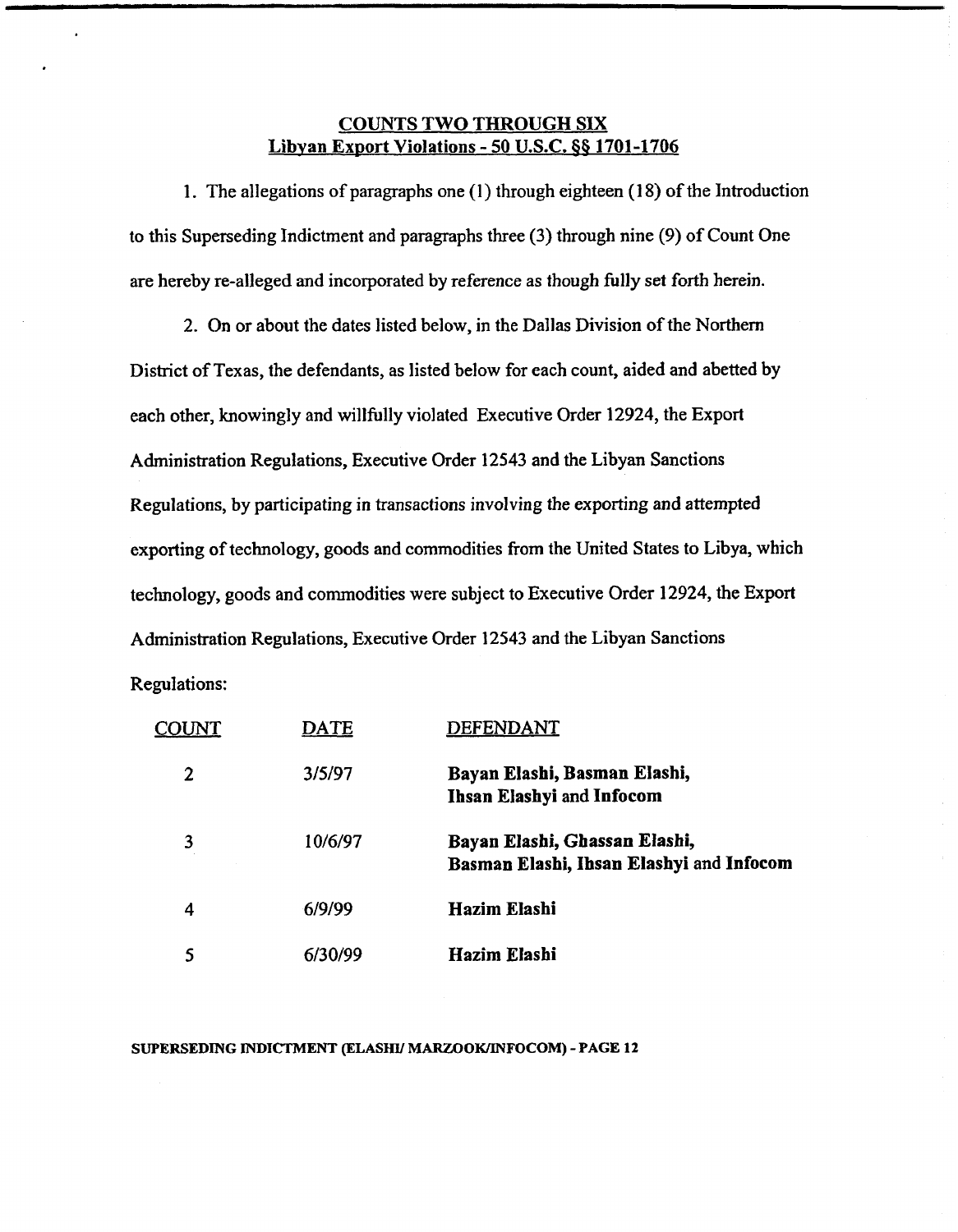# *6* 7/2/99 **Hazim Elashi**

 $\ddot{\phantom{1}}$ 

**In violation of Title 50, United States Code, Sections 1701 -1 706; Title 31, Code of Federal Regulations, Section 550 et. seq.; and Title 18, United States Code, Section 2.**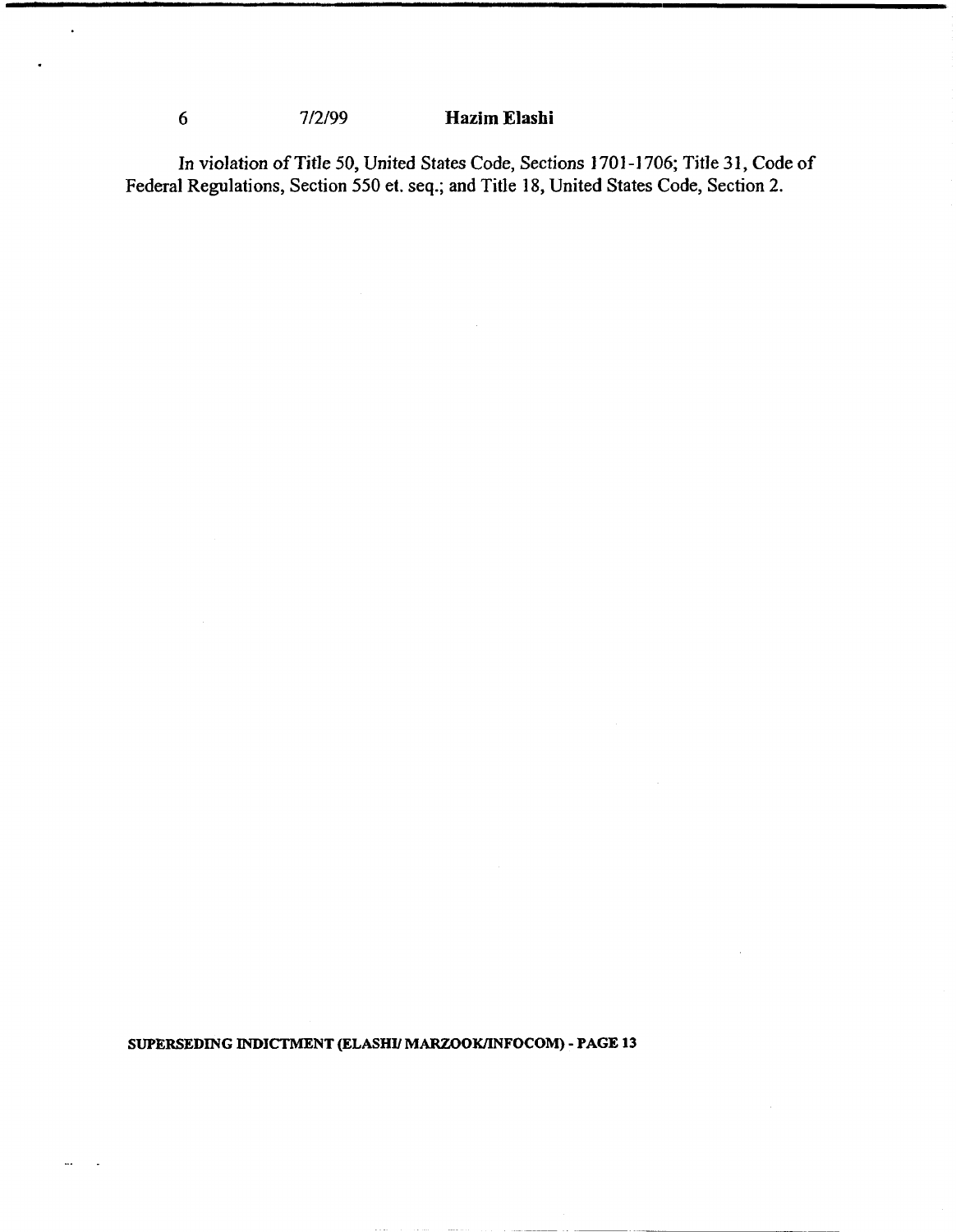## **COUNT SEVEN False Statement** - **18 U.S.C. 66 1001 and 2**

1. The allegations of paragraphs one (1) through eighteen (18) of the Introduction to this Superseding Indictment and paragraphs three (3) through nine (9) of Count One are hereby re-alleged and incorporated by reference as though fully set forth herein.

2. On or about March 5, 1997, in the Dallas Division of the Northern District of Texas, in a matter within the jurisdiction of the United States Department of Commerce, the defendant **Basman Elashi,** aided and abetted by the defendants **Bayan Elashi** and **Ihsan Elashyi,** did knowingly **and** willfully make a false, fraudulent and fictitious material statement and representation; that is, filing a false Shipper's Export Declaration form, which stated that a shipment of goods and commodities from the United States was bound for Malta, when in fact, the defendants **Bayan Elashi, Basman Elashi** and **Ihsan Elashyi,** knew and well believed that the final destination for the shipment of goods was Libya.

In violation of Title 18, United States Code, Sections 1001(a)(3) and 2.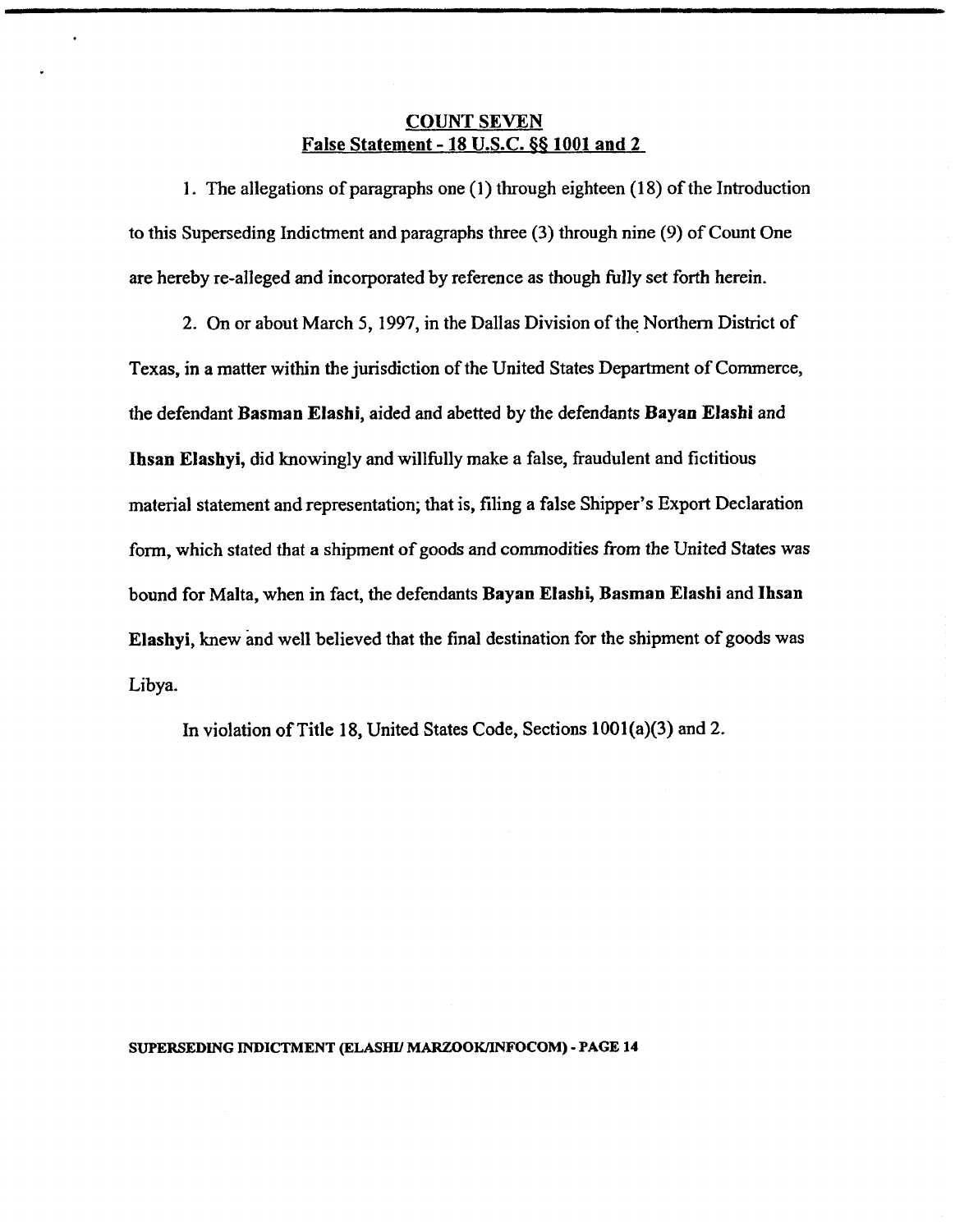## **COUNTS EIGHT THROUGH TEN Syrian Ex~ort Violations** - **50 U.S.C. \$8 1701-1706**

1. The allegations of paragraphs one (1) through eighteen (1 8) of the Introduction to this Superseding Indictment and paragraphs three (3) through nine (9) of Count One are hereby re-alleged and incorporated by reference as though fully set forth herein.

2. On or about the dates listed below, in the Dallas Division of the Northern District of Texas, the defendants, as listed below for each count, aided and abetted by each other, knowingly and willfully violated Executive Order 12924 and the Export Administration Regulations, by participating in transactions involving the exporting and attempted exporting of technology, goods and commodities from the United States to Syria, which technology, goods and commodities were subject to Executive Order 12924 and the Export Administration Regulations:

| COU | DATE    | DEFENDANT                                                                                         |
|-----|---------|---------------------------------------------------------------------------------------------------|
| 8   | 5/14/98 | Bayan Elashi, Basman Elashi,<br>Ihsan Elashyi and Infocom                                         |
| 9   | 4/6/99  | Bayan Elashi, Ghassan Elashi,<br>Basman Elashi, Hazim Elashi,<br>Ihsan Elashyi and Infocom        |
| 10  | 7/31/00 | Bayan Elashi, Ghassan Elashi,<br>Basman Elashi, Hazim Elashi,<br><b>Ihsan Elashyi and Infocom</b> |

In violation of Title 50, United States Code, Sections 1701-1706; Title 15, Code of Federal Regulations, Sections 768 through 799; and Title 18, United States Code, Section 2.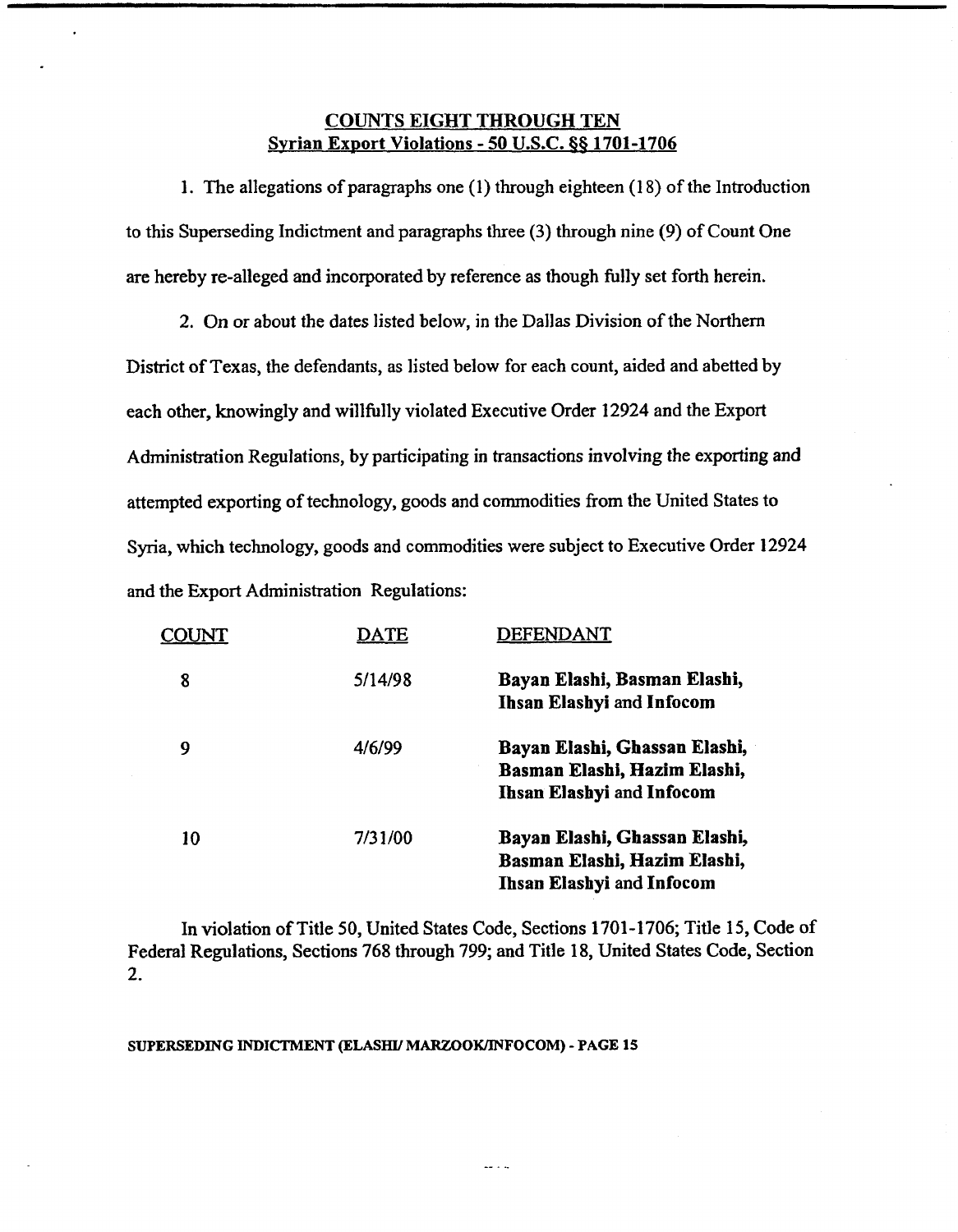## **COUNT ELEVEN False** Statement - **18 U.S.C. 65 1001 and 2**

1. The allegations of paragraphs one (1) through eighteen (18) of the Introduction to this Superseding Indictment and paragraphs three (3) through nine (9) of Count One are hereby re-alleged and incorporated by reference as though fully set forth herein.

2. On or about April 6,1999, in the Dallas Division of the Northern District of Texas, in a matter within the jurisdiction of the United States Department of Commerce, the defendant **Basman Elashi,** aided and abetted by defendants **Bayan Elashi, Ghassan Elashi, Hazim Eiashi** and **Ihsan Elashyi** did knowingly and willfully make false, fraudulent and fictitious material statements and representations; that is, filing a false Shipper's Export Declaration form, which stated that a shipment of goods and commodities bound for Syria from the United States did not require a license from the United States Department of Commerce, when in fact, the defendants **Basman Elashi, Ghassan Elashi, Bayan Elashi, Hazim Elashi** and **Ihsan Elashyi** knew and **well**  believed that the goods and commodities did require such a license, and that the declared value of the shipped goods and commodities, which the defendants **Basman Elashi, Ghassan Elashi, Bayan Elashi, Hazim Elashi** and **Ihsan Elashyi** reported at **\$3,734,**  was significantly less than the true value of approximately \$55,703.

In violation of Title 18, United States Code, Sections 1001(a)(3) and 2.

**SUPERSEDING INDICTMENT (ELASW MARU)OWINFOCOM)** - **PAGE 16** 

 $\varphi\in\mathcal{A}^+$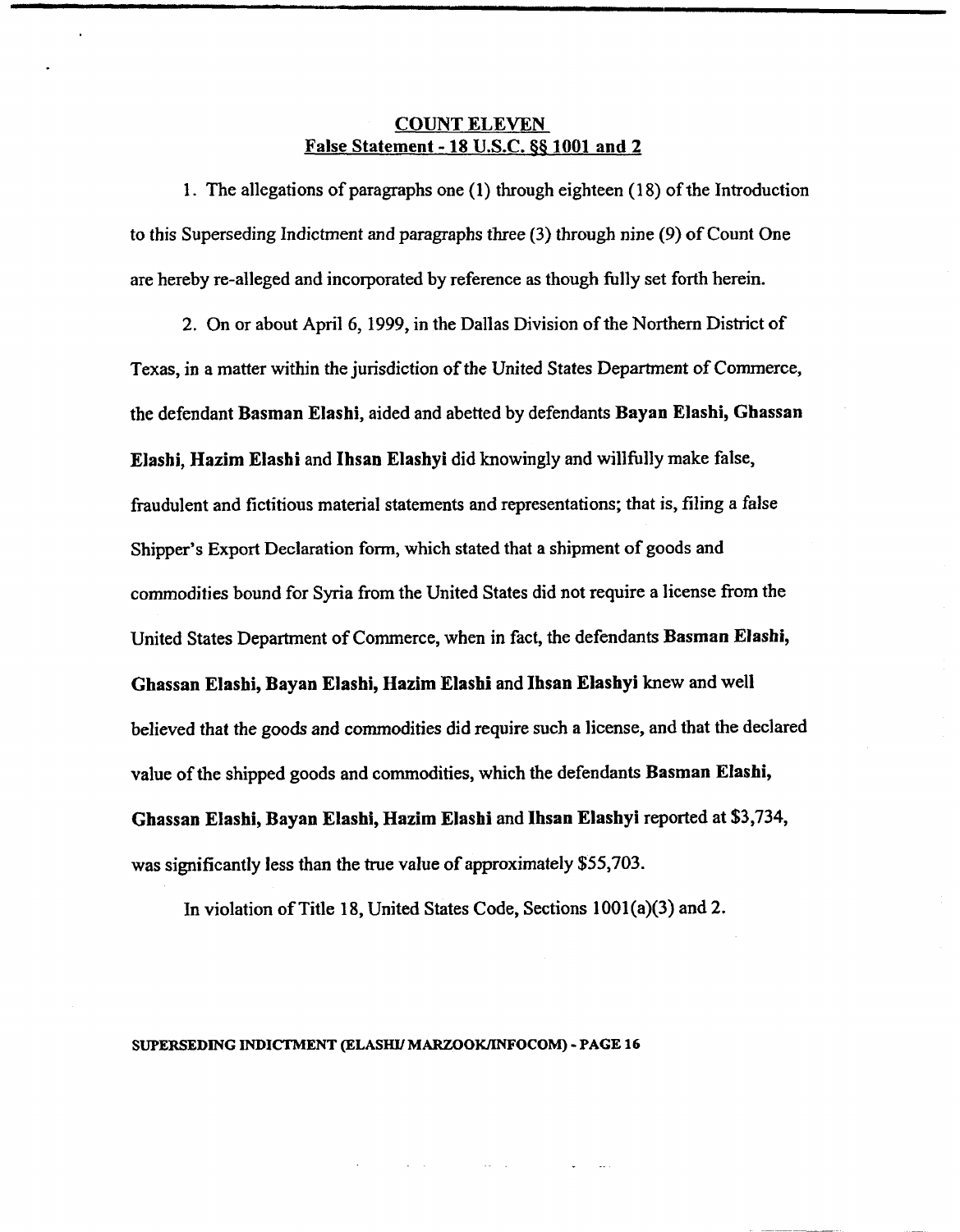### **COUNT TWELVE Money laundering - 18 U.S.C. § 1957**

1. The allegations of paragraphs one (1) through eighteen (1 8) of the Introduction to this Superseding Indictment and paragraphs three (3) through nine (9) of Count One are hereby re-alleged and incorporated by reference as though **fully** set forth herein.

2. On or about April 15, 1999, in the Dallas Division of the Northern District of Texas, the defendants **Bayan Elashi, Ghassan Elashi, Basman Elashi, Hazim Elashi; Ihsan Elashyi** and **Infocom** did knowingly engage and attempt to engage in a monetary transaction, by and through a financial institution, affecting interstate or foreign commerce, in criminally derived property of a value greater than \$1 0,000; that is, depositing \$55,703, such property having been derived from a specified unlawful activity, to wit, an illegal shipment of technology, goods and commodities, in violation of Title 50, United States Code, Sections 1701 through 1706 (IEEPA), and punishable under Section 206 of IEEPA (also known as Title 50, United States Code, Section 1705(b)), as set forth in Count Nine of this Superseding Indictment.

In violation of Title 18, United States Code, Sections 1957 and 2.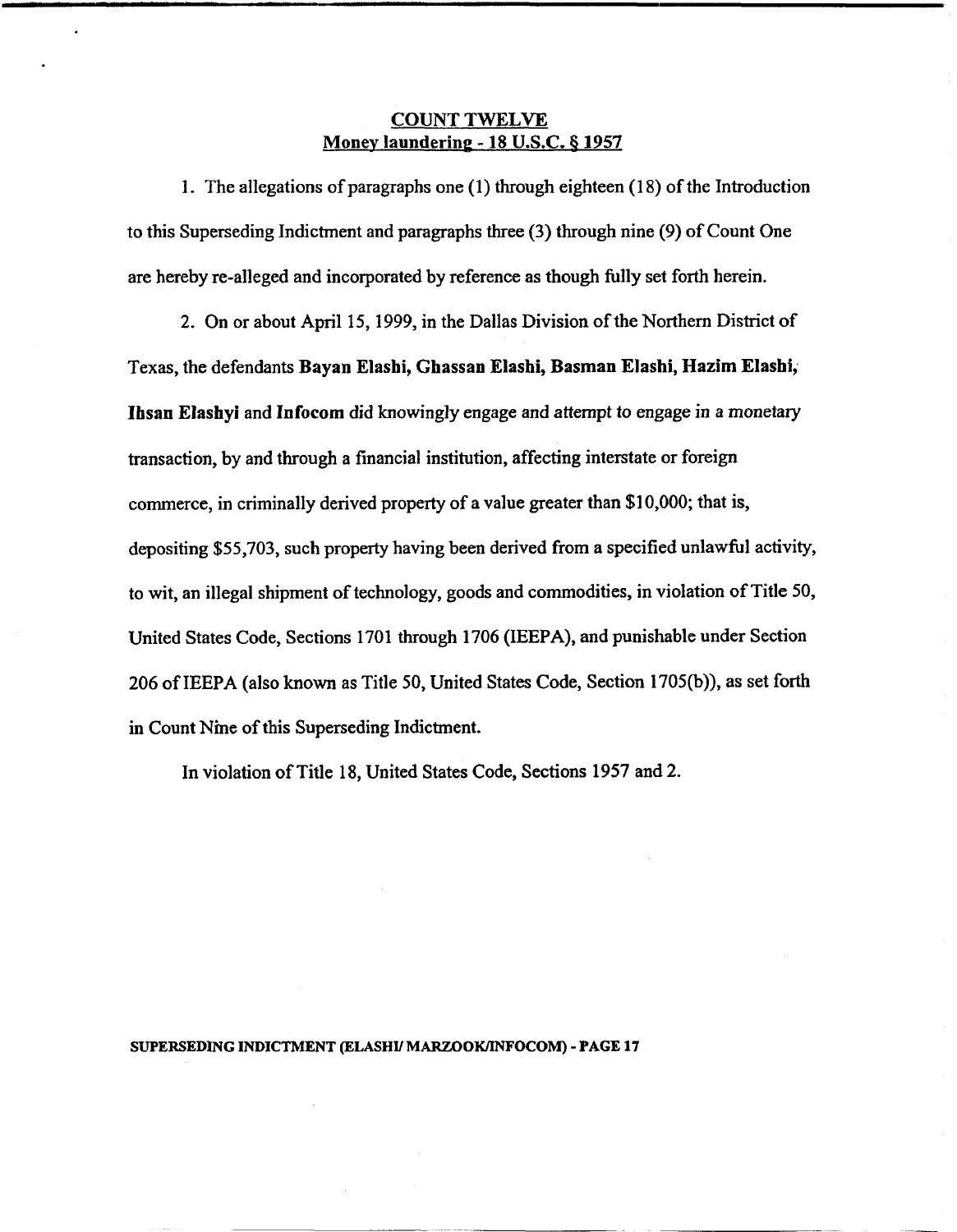#### **COUNT THIRTEEN**

#### INTRODUCTION

1. In or around July 1992, the defendant **Mousa Abu Marzook** sent, or caused to be sent, \$1 50,000 to the defendants **Bayan Elashi, Ghassan Elashi, Basman Elashi** and **Infocom,** which was recorded on the books and records of the defendant **Infocom** as a credit to the pre-existing investment account of the defendant **Mousa Abu Marzook.** 

2. In or around March 1993, the defendants **Bayan Elashi, Ghassan Elashi,** 

**Basman Elashi, Mousa Abu Marzook, Nadia Elashi** and **Infocom** entered into a Murabaha agreement (Islamic contract), which purported to be an agreement for an investment of \$250,000 by the defendant **Nadia Elashi.** By the terms of the agreement, the contract was valid for 12 months and was renewable annually upon agreement of the parties.

3. In an effort to conceal the defendant **Mousa** Abu **Marzook's** investment in the defendant **Infocom,** the Murabaha agreement stated that the \$250,000 (\$1 50,000 described in paragraph one, combined with \$100,000 described in paragraph four) was an investment in the Defendant **Infocom** by the defendant **Nadia Elashi.** The agreement made no mention of the defendant Mousa Abu Marzook's previous investment in the Defendant **Infocom.** 

4. In or around and between March 1993 and April 1993, and in order to fulfill the financial terms of the Murabaha agreement, the defendant **Mousa Abu Marzook**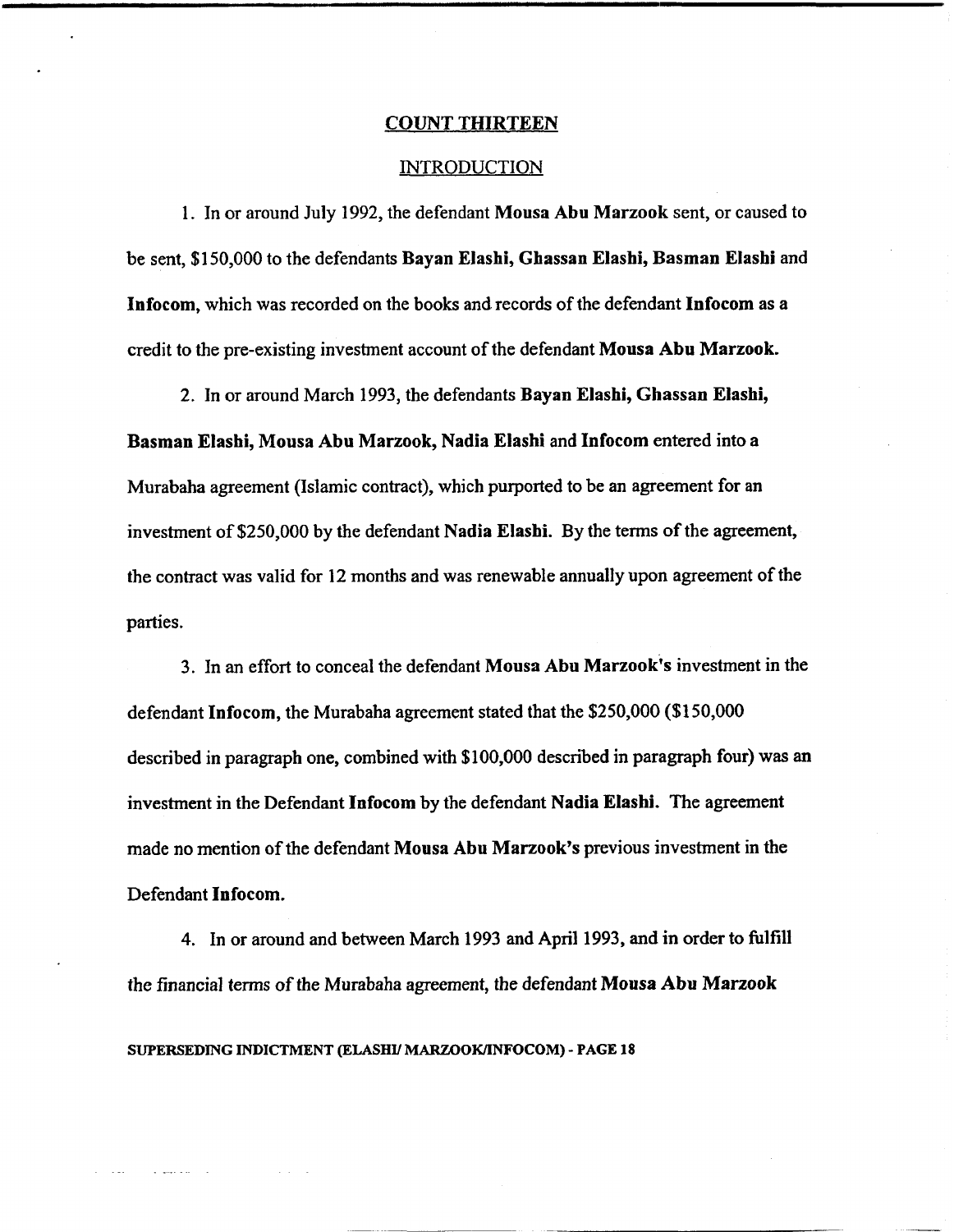sent, or caused to be sent, two separate payments totaling approximately \$100,000 to the defendants **Bayan Elashi, Ghassan Elashi, Basman Elashi** and **Infocom.** This money was credited to a newly created investment account held in the name of the defendant **Nadia Elashi.** In and around October 1993, the defendant **Mousa Abu Marzook's**  investment account, reflecting the \$1 50,000 investment (described in paragraph one), was dropped from the defendant **Infocom's** books and records, and concurrently, the defendant **Nadia Elashi's** investment account was increased from \$100,000 to \$250,000.

5. The Murabaha agreement called for regular payments in amounts based upon 40% of the defendant **Infocom's** net profitfloss, to be made to the defendant **Nadia Elashi** by the defendant **Infocom.** Prior to the signing of the Murabaha agreement, the defendants **Bayan Elashi, Ghassan Elashi, Basman Elashi** and **Infocom** had been making payments to the defendant **Mousa Abu Marzook,** which were recorded on the books and records of the defendant **lnfocom** under interest payment account number 6360. After the Murabaha agreement had been signed, all payments were made to the defendant **Nadia Elashi** or their son, and most were recorded under the same interest payment account number 6360, with the remainder being recorded as a return of principal.

6. As previously stated, on August 29, 1995, the defendant **Mousa Abu Marzook**  was designated by the President as a Specially Designated Terrorist. This designation makes it illegal for any United States person or entity to conduct any transaction with the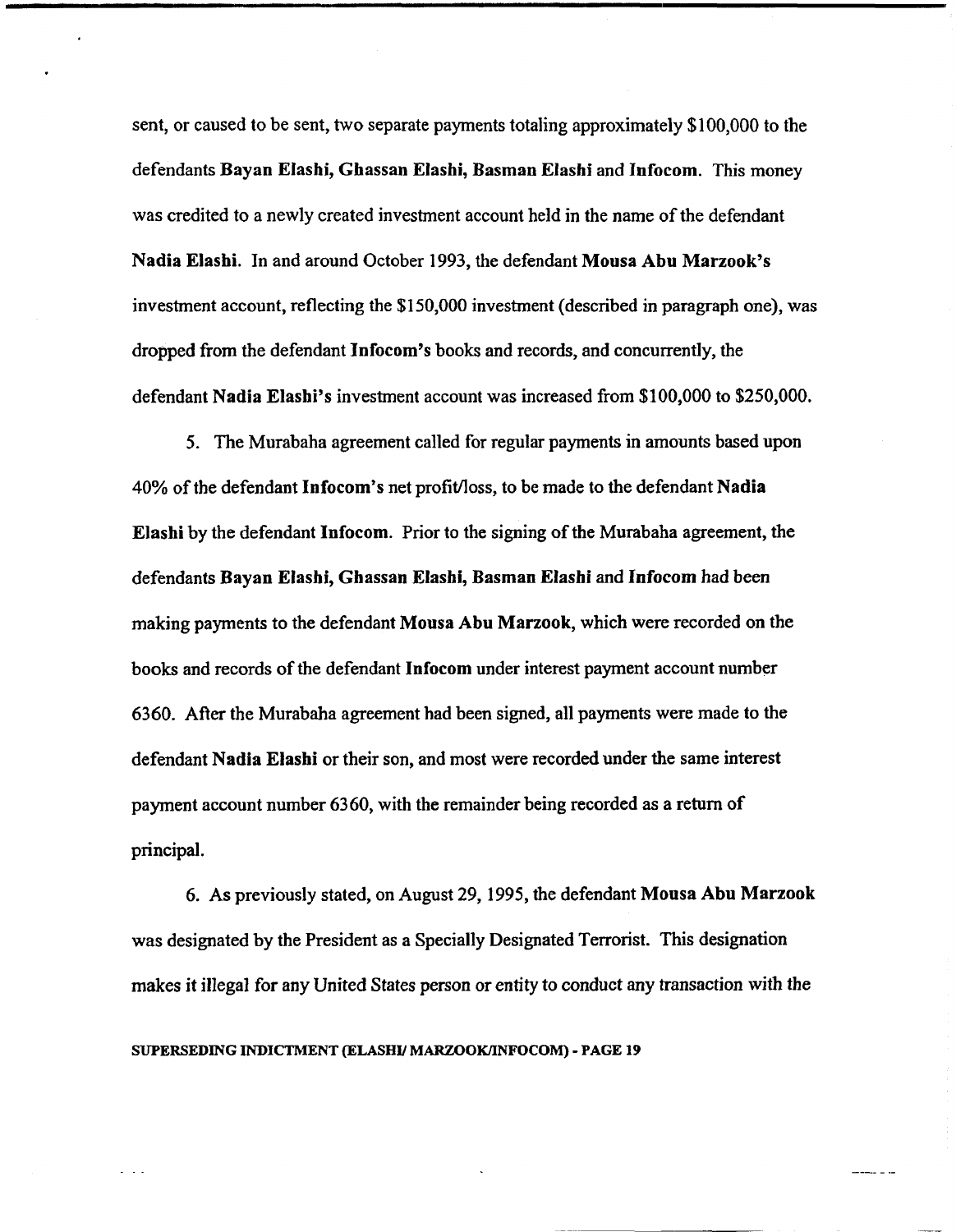defendant **Mousa** Abu **Marzook,** including dealing in property in which the defendant **Mousa Abu Marzook** had an interest.

## **COUNT THIRTEEN Conspiracy to deal in the property of a Specially Designated Terrorist 18 U.S.C. 6 371**

7. The allegations of paragraphs one (1) through eighteen (18) of the Introduction to this Superseding Indictment and paragraphs one (1) through six (6) of the Introduction to this Count are hereby re-alleged and incorporated by reference as though fully set forth herein.

8. Beginning in or around August 1995 and continuing until in or around July 2001, in the Dallas Division of the Northern District of Texas, and elsewhere, the defendants **Bayan Elashi, Ghassan Elashi, Basman Elashi, Mousa Abu Marzook, Nadia Elashi** and **Infocom,** and others known and unknown to the Grand Jury, knowingly and willfully conspired, confederated and agreed to violate Executive Order 12947, by dealing in property in which a Specially Designated Terrorist had an interest, specifically, the property of the defendant **Mousa** Abu **Marzook,** in violation of Title 50, United States Code, Sections 1701 through 1706, and Title 3 1, Code of Federal Regulations, Section 595 et. seq.

## **MANNER AND MEANS**

9. In furtherance of the conspiracy, in or around and between August 1995 and July 2001, the defendants **Bayan Elashi, Ghassan Elashi, Basman Elashi, Mousa Abu**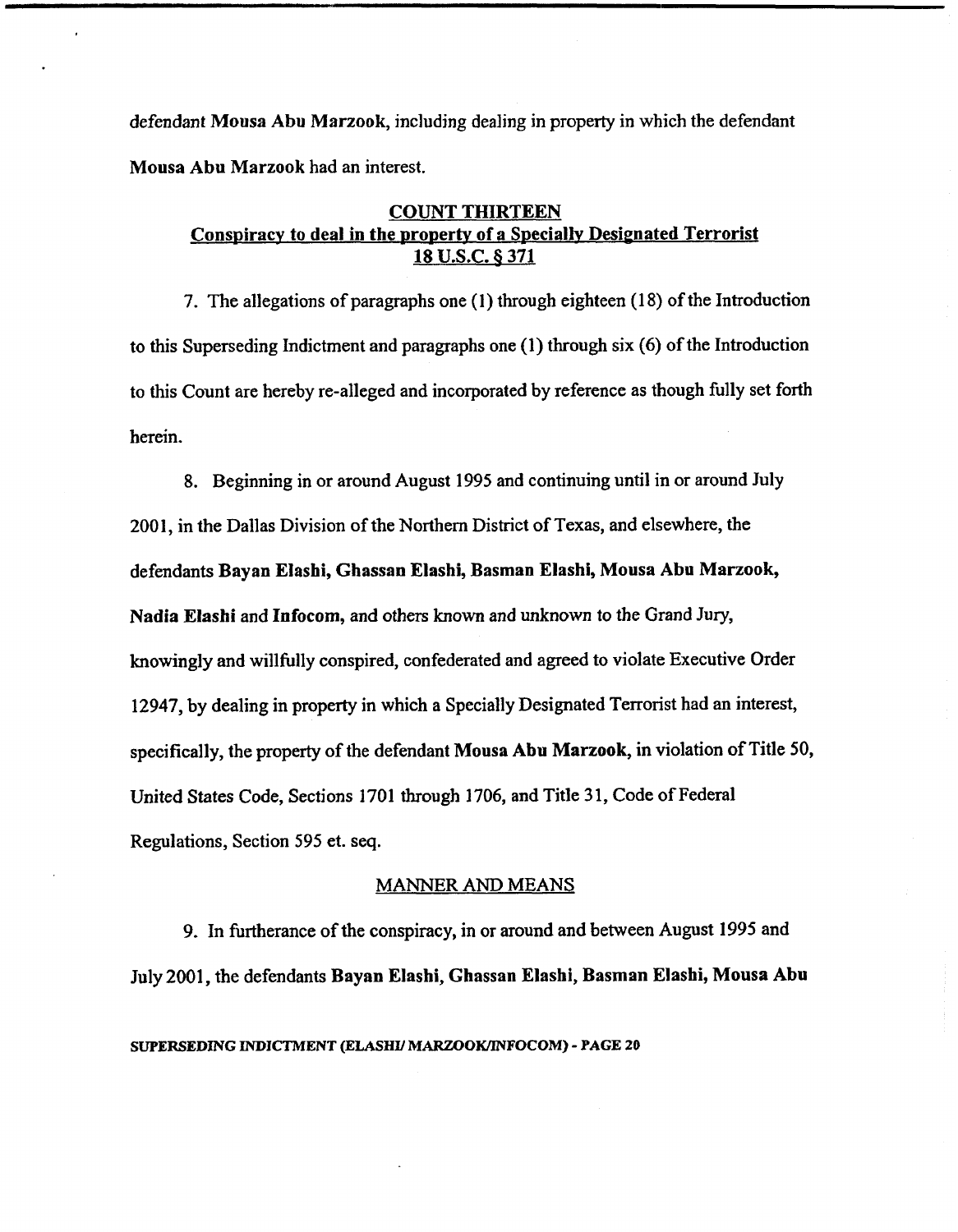**Marzook, Nadia Elashi** and **Infocom** annually renewed the Murabaha agreement and made regular monetary payments to the defendant **Nadia Elashi,** at the behest and under the direction of the defendant **Mousa Abu Marzook.** 

#### OVERT ACTS

In furtherance of the conspiracy, and in order to accomplish its purposes, on or about the dates listed below, the defendants **Rayan Elashi, Ghassan Elashi, Basman Elashi, Mousa Abu Marzook, Nadia Elashi** and **Infocorn** committed the following overt acts, among others, by dealing in the property of a Specially Designated Terrorist, namely the defendant **Mousa Abu Marzook,** to wit, by issuing and causing to be issued the following checks and wire transfers from bank accounts of the defendant **Infocom**  into bank accounts held under the name of the defendant **Nadia Elashi:** 

| <b>OVERT ACT</b> | DATE OF PAYMENT |
|------------------|-----------------|
| 1                | 11/6/95         |
| 2                | 12/11/97        |
| 3                | 4/7/98          |
| 4                | 8/24/98         |
| 5                | 10/16/98        |
| 6                | 3/4/99          |
| 7                | 9/3/99          |
| 8                | 10/4/00         |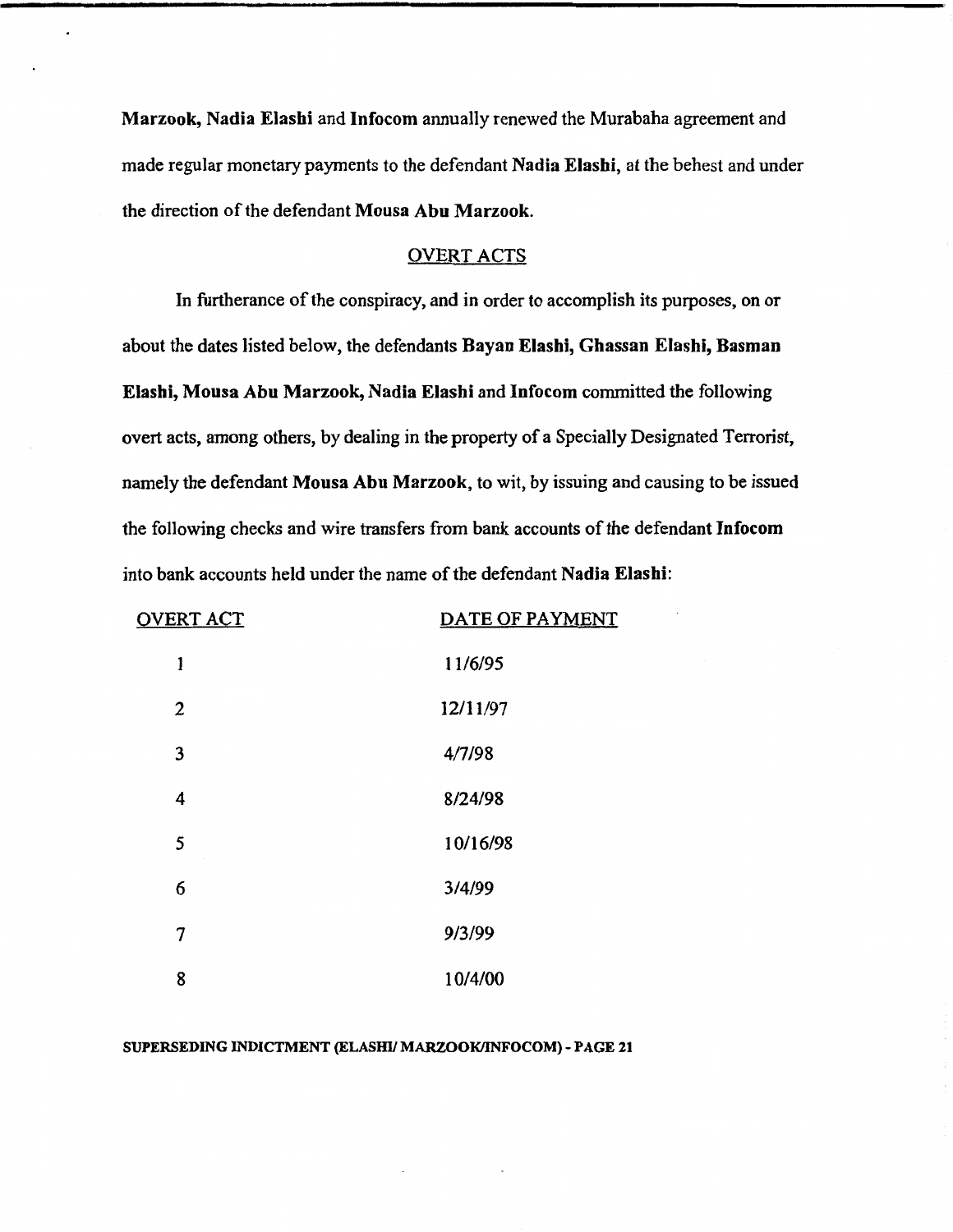## 4/20/01

 $\overline{9}$ 

 $10$ 

**In violation of Title 18, United States Code, Section 371 (Title 50, United States Code, Sections 1701 through 1706, and Title 3 1, Code of Federal Regulations, Section 595 et. seq.).** 

**SUPERSEDING INDICTMENT (ELASHV MARZOOKANFOCOM)** - **PAGE 22** 

 $\omega_{\rm{eff}}$  and  $\omega_{\rm{eff}}$ 

 $\mathbb{Z} \cup \mathbb{Z}$  . The set of  $\mathbb{Z}$ 

 $\frac{1}{2}$  . The contract of  $\frac{1}{2}$ 

. . .. . .......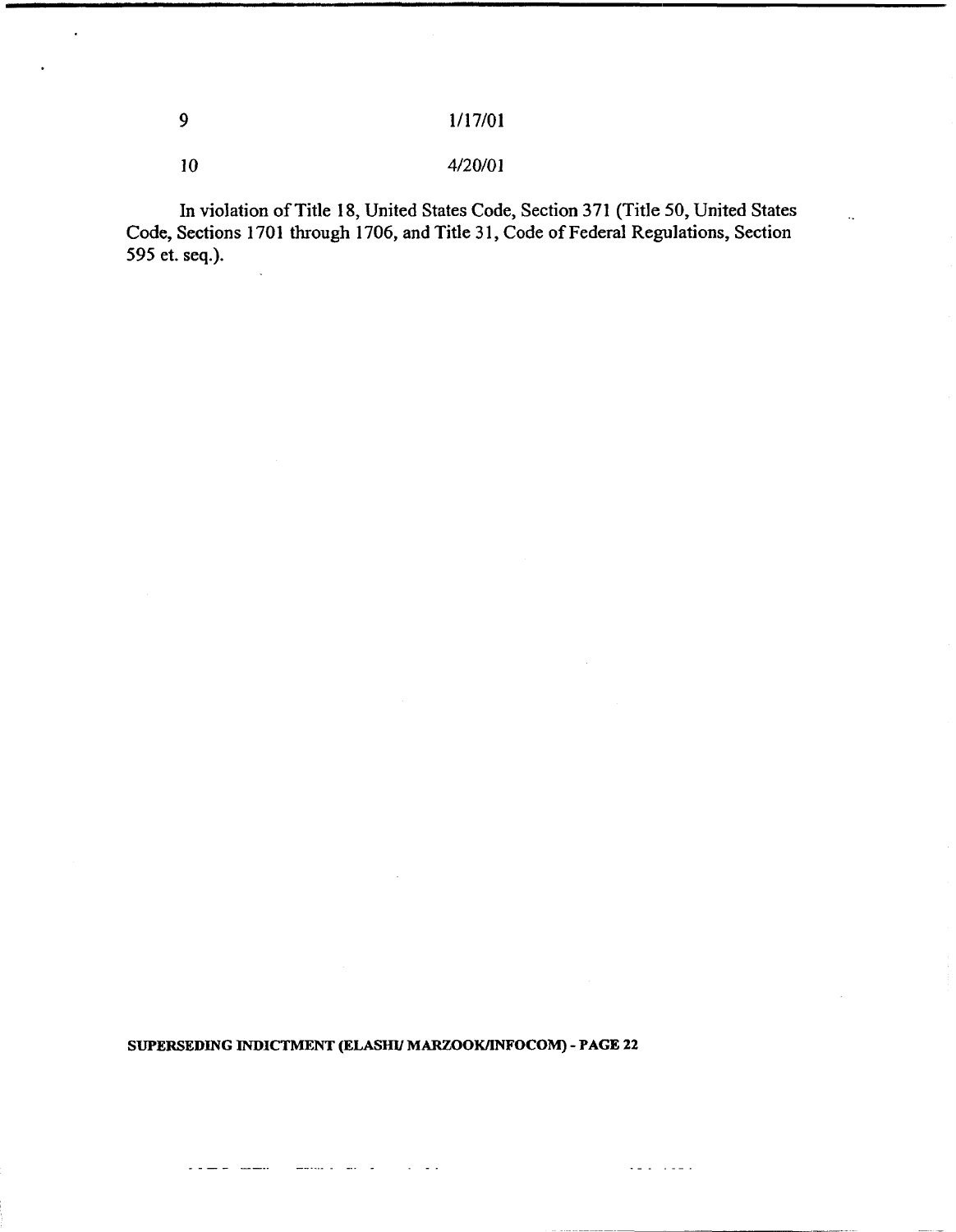#### COUNT FOURTEEN

## Dealinp in the Property of a Speciallv Desimated Terrorist - 50 U.S.C. **66** 1701-1706

1. The allegations of paragraphs one (1) through eighteen (1 8) of the Introduction to this Superseding Indictment, and paragraphs one (1) through six (6) and paragraph nine  $(9)$  of Count Thirteen are hereby re-alleged and incorporated by reference as though fully set forth herein.

2. On or about and between August 1995 and July 2001, in the Dallas Division of . the Northern District of Texas, the defendants Bayan Elashi, Ghassan Elashi, Basman Elashi, Mousa Abu Marzook, Nadia Elashi and Infocom, aided and abetted by each other, and others known and unknown to the Grand Jury, knowingly and willfully dealt in the property of a Specially Designated Terrorist, namely the Defendant Mousa Abu Marzook, by entering into and annually renewing an investment contract (Murabaha agreement) relating to property in which the defendant Mousa Abu Marzook had an interest.

In violation of Title 50, United States Code, Sections 1701 through 1706; Title 31, Code of Federal Regulations, Section 595 et. seq.; and Title 18, United States Code, Section 2.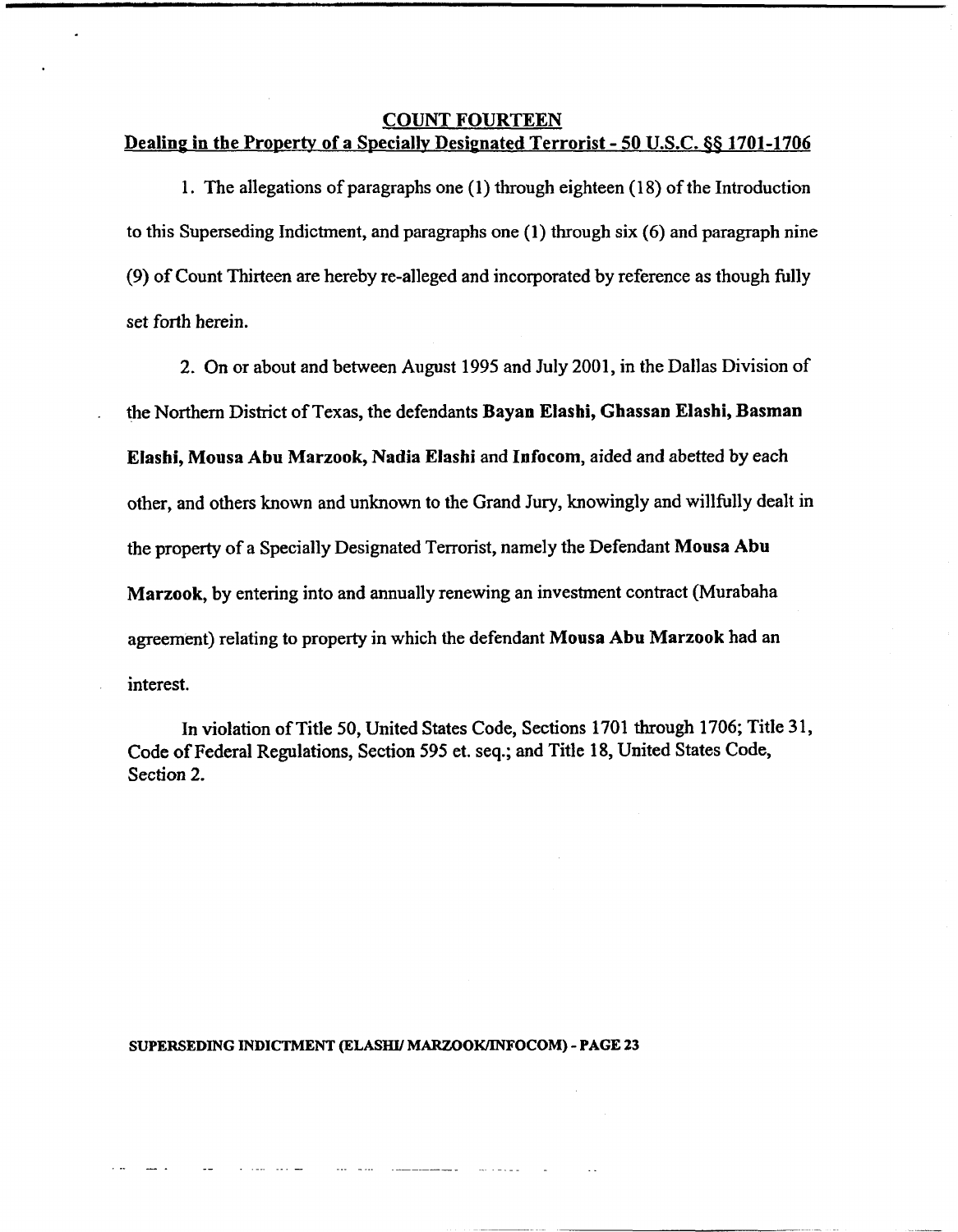## **COUNTS FIFTEEN THROUGH TWENTY-THREE**  Dealing in the Property of a Specially Designated Terrorist - 50 U.S.C. 88 1701-1706

**1.** The allegations of paragraphs one (1) through eighteen **(1** 8) of the Introduction to this Superseding Indictment, and paragraphs one **(1)** through six **(6)** and paragraph nine (9) of Count Thirteen are hereby re-alleged and incorporated by reference as though hlly set forth herein.

2. On or about the dates listed below, in the Dallas Division of the Northern District of Texas, the defendants **Bayan Elashi, Ghassan Elashi, Basman Elashi, Mousa Abu Marzook, Nadia Elashi** and Infocom, aided and abetted by each other, and others known and unknown to the Grand Jury, knowingly and willfully dealt in the property of a Specially Designated Terrorist, namely the defendant **Mousa** Abu **Marzook,** by issuing, and causing to be issued, the following checks and wire transfers, involving property in which the defendant **Mousa** Abu **Marzook** had an interest, from bank accounts of the defendant **Infocom** into bank accounts held under the name of the defendant **Nadia Elashi:** 

| <u>COUNT</u> | DATE OF PAYMENT |  |  |
|--------------|-----------------|--|--|
| 15           | 3/5/98          |  |  |
| 16           | 6/24/98         |  |  |
| 17           | 9/14/98         |  |  |
| 18           | 12/16/98        |  |  |
| 19           | 5/5/99          |  |  |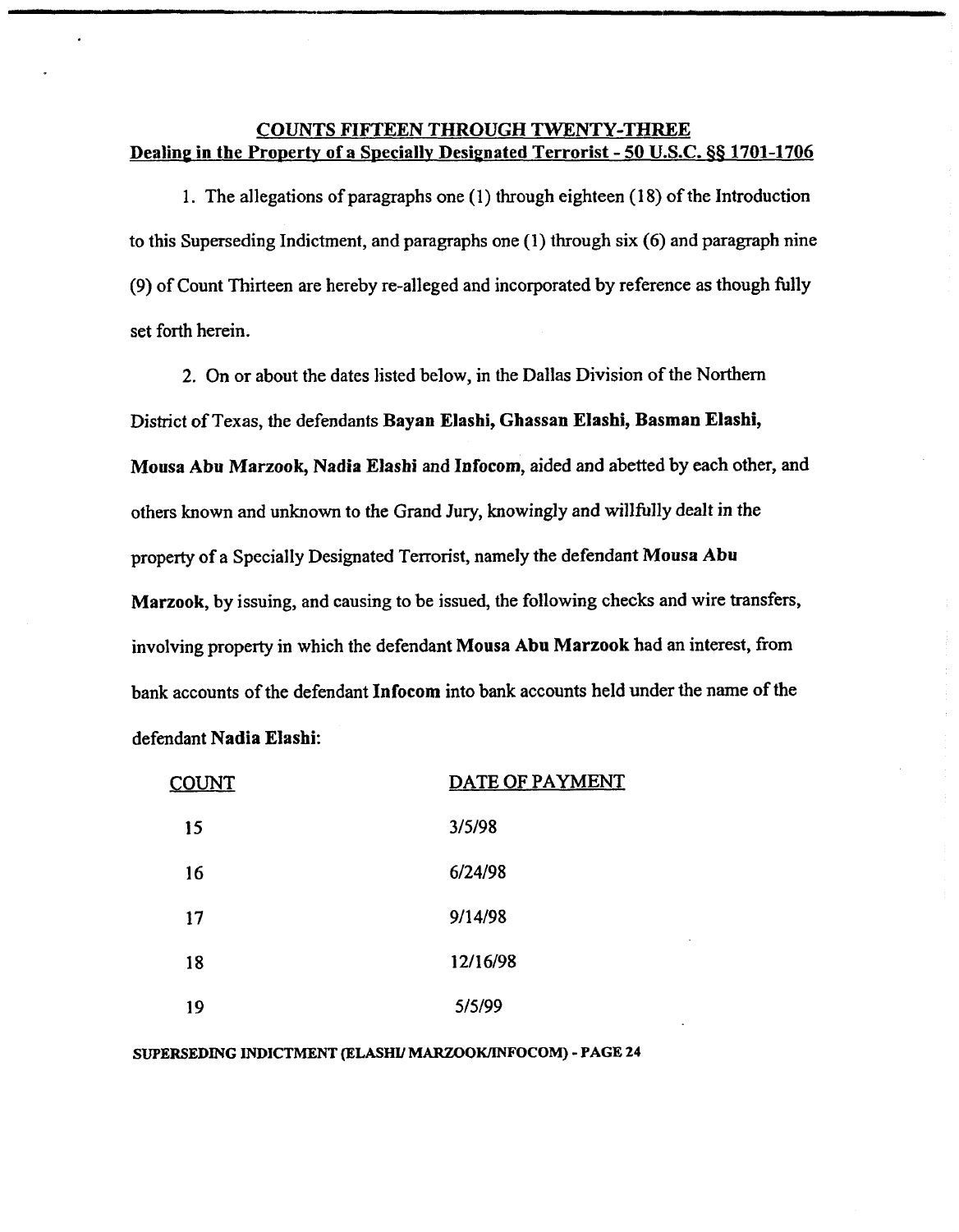| 20 | 9/28/99 |
|----|---------|
| 21 | 9/11/00 |
| 22 | 10/5/00 |
| 23 | 6/26/01 |

**In violation of Title 50, United States Code, Sections 1701 through 1706; Title 3 1, Code of Federal Regulations, Section 595 et. seq.; and Title 18, United States Code, Section 2.** 

## **SUPERSEDING INDICTMENT (ELASHU MARZOOWINFOCOM)** - **PAGE 25**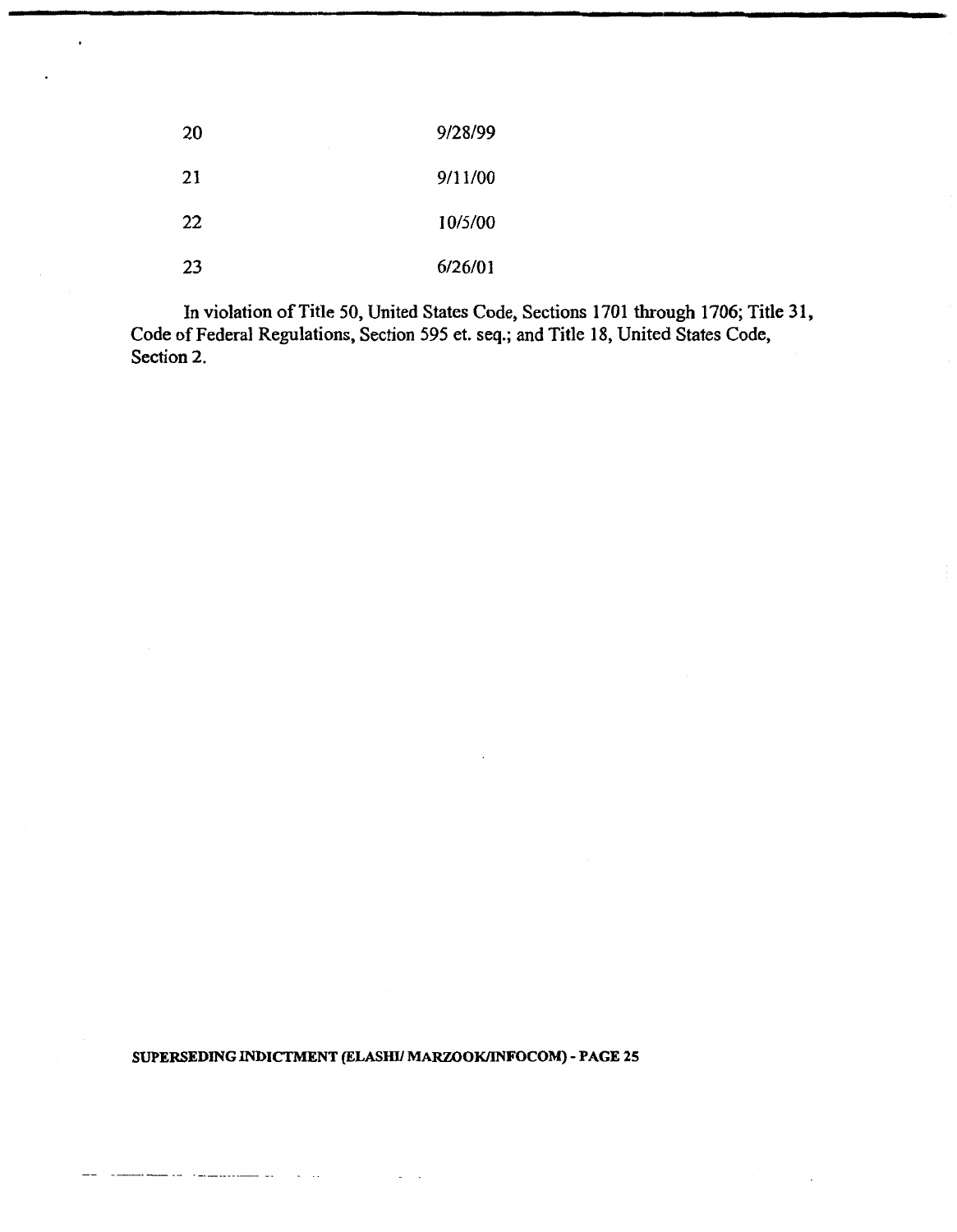## **COUNT TWENTY-FOUR**  Conspiracy to commit money laundering-18 U.S.C. § 1956(h)

1. The allegations of paragraphs one **(I)** through eighteen (1 8) of the Introduction to this Superseding Indictment, and paragraphs one (1) through six (6) and paragraph nine (9) of Count Thirteen are hereby re-alleged and incorporated by reference as though fully set forth herein.

2. In or around and between August 1995 and July 2001, in the Dallas Division of the Northern District of Texas, the defendants Bayan Elashi, Ghassan Elashi, Basman Elashi, Mousa Abu Marzook, Nadia Elashi and Infocom, and others known and unknown to the Grand Jury, in offenses involving interstate and foreign commerce, knowing that the property involved in certain financial transactions represented the proceeds of some form of unlawful activity, knowingly conspired, confederated and agreed to conduct, attempt to conduct and cause to be conducted such financial transactions, to wit, the negotiation of checks and wire transfers which represented the proceeds of property of a Specially Designated Terrorist, namely the defendant Mousa Abu Marzook, and made pursuant to an investment contract (Murabaha agreement) involving property in which the defendant Mousa Abu Marzook had an interest, in violation of Title 50, United States Code, Sections 1'701 through 1706 (IEEPA), and punishable under Section 206 of IEEPA (also known as Title 50, United States Code, Section 1705(b)), as set forth in Count Fourteen of this Superseding Indictment, knowing that the transactions were designed in whole and in part to conceal the nature, source, **SUPERSEDING INDICTMENT (ELASHU MARZOOWINFOCOM)** - **PAGE 26**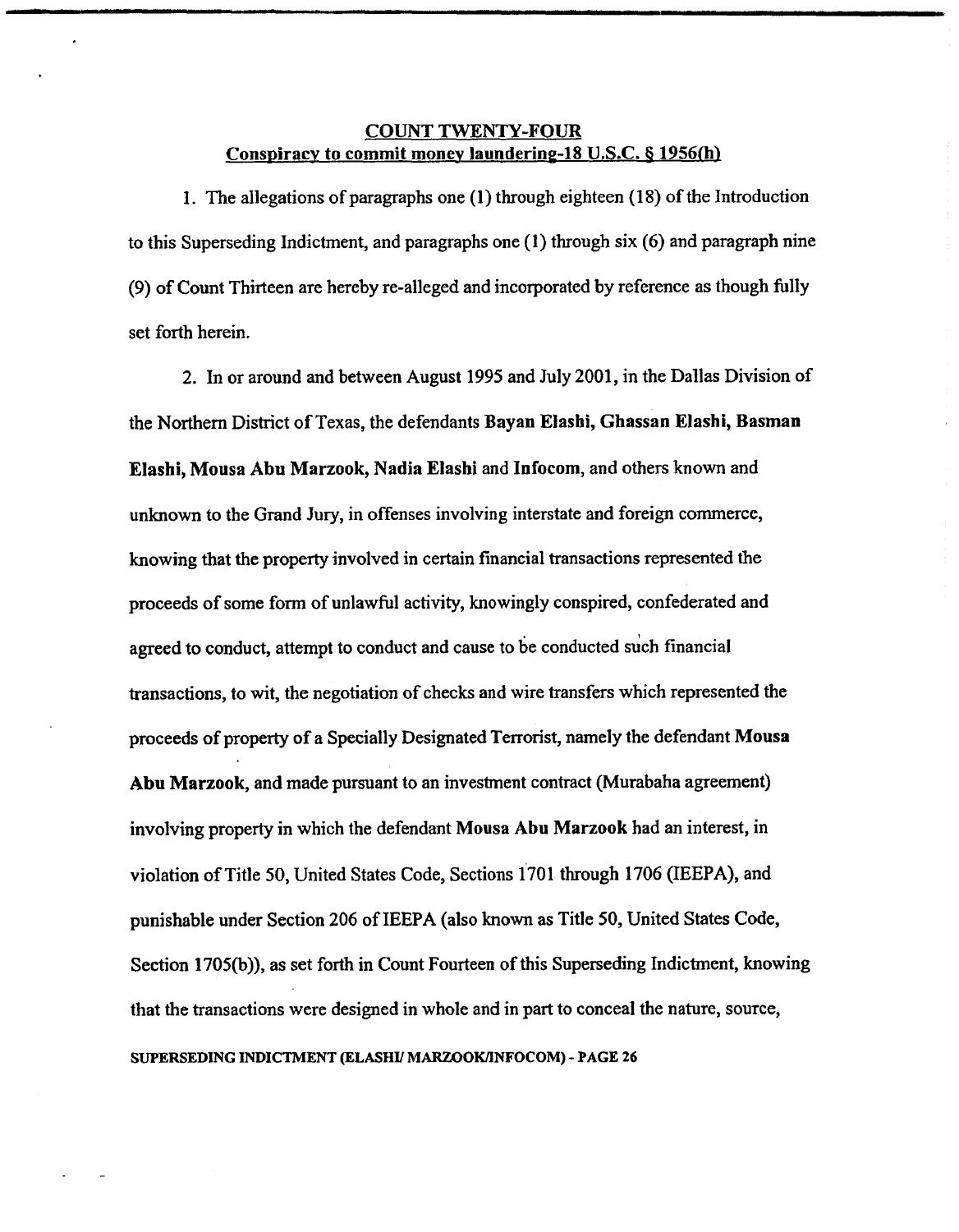**C** ownership and control of the proceeds of said specified unlawful activity.

### OVERT ACTS

In furtherance of the conspiracy, and in order to accomplish its purposes, on or about the dates listed below, the defendants **Bayan Elashi, Ghassan Elashi, Basman Elashi, Mousa Abu Marzook, Nadia Elashi** and **Infocom** committed the following overt acts, among others, by dealing in the property of a Specially Designated Terrorist, namely the defendant Mousa Abu Marzook, by issuing and causing to be issued the following checks and wire transfers from bank accounts of the defendant **Infocom** into bank accounts held under the name of the defendant **Nadia Elasbi:** 

| <b>OVERT ACT</b> | DATE OF CHECK OR WIRE TRANSFER |
|------------------|--------------------------------|
| $\mathbf{I}$     | 11/2/95                        |
| $\mathbf{2}$     | 6/24/98                        |
| 3                | 9/14/98                        |
| 4                | 12/16/98                       |
| 5                | 5/5/99                         |
| 6                | 9/28/99                        |
| $\overline{7}$   | 9/11/00                        |
| 8                | 10/5/00                        |
| 9                | 6/26/01                        |

In violation of Title **18,** United States Code, Sectionl956(h).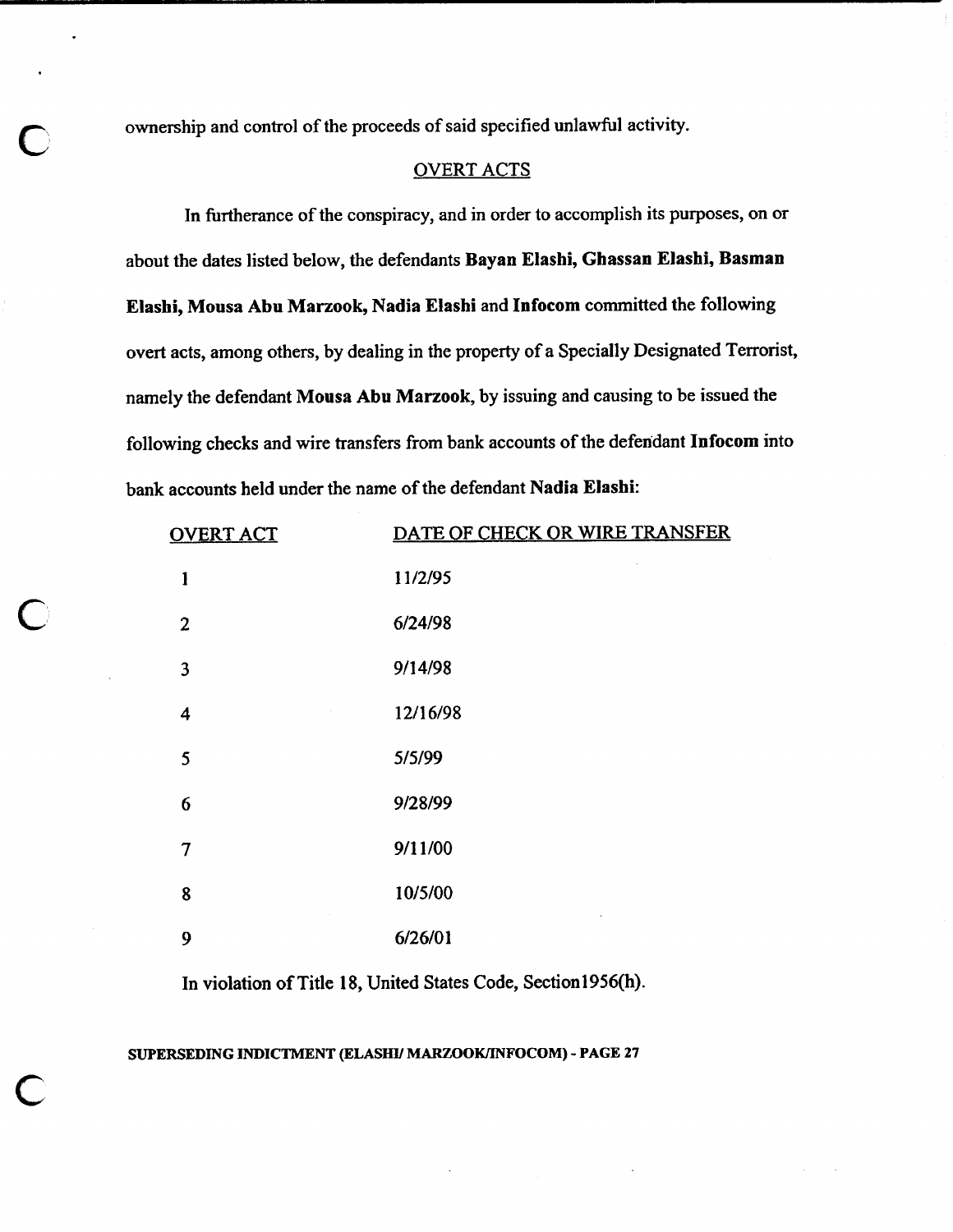### **COUNTS TWENTY-FIVE THROUGH THIRTY-THREE Money laundering - 18 U.S.C. § 1956(a)(1)(B)(i)**

1. The allegations of paragraphs one (1) through eighteen (1 8) of the Introduction to this Superseding Indictment, and paragraphs one (1) through six (6) and paragraph nine (9) of Count Thirteen are hereby re-alleged and incorporated by reference **as** though fully set forth herein.

2. **On** or about each of the dates set forth below, in the Dallas Division of the Northern District of Texas, the defendants **Bayan Elashi, Ghassan Elashi, Basman Elashi, Mousa Abn Marzook, Nadia Elashi** and **Infocom,** aided and abetted by each other, in offenses involving interstate and foreign commerce, knowing that the property involved in certain financial transactions represented the proceeds of some form of unlawfbl activity, did knowingly conduct, attempt to conduct and cause to be conducted such financial transactions, to wit, the negotiation of the following checks and wire transfers which represented the **proceeds** of **property** of a Specially Designated Terrorist, namely the defendant Mousa Abu Marzook, and made pursuant to an investment contract (Murabaha agreement) involving **property** in which the defendant **Mousa Abn Marzook had an interest, in violation of Title 50, United States Code, Sections 1701** through 1706 (IEEPA), and punishable under Section 206 of IEEPA (also known **as** Title 50, United States Code, Section 1705@)), **as** set forth in Count **Fourteen** of this Superseding Indictment, knowing that the transactions were designed in whole and in part to conceal the nature, source, ownership and control of the proceeds of said specified **SUPERSEDING INDICTMENT (ELASHII MARZOOKmJFOCOM)** - **PAGE 28**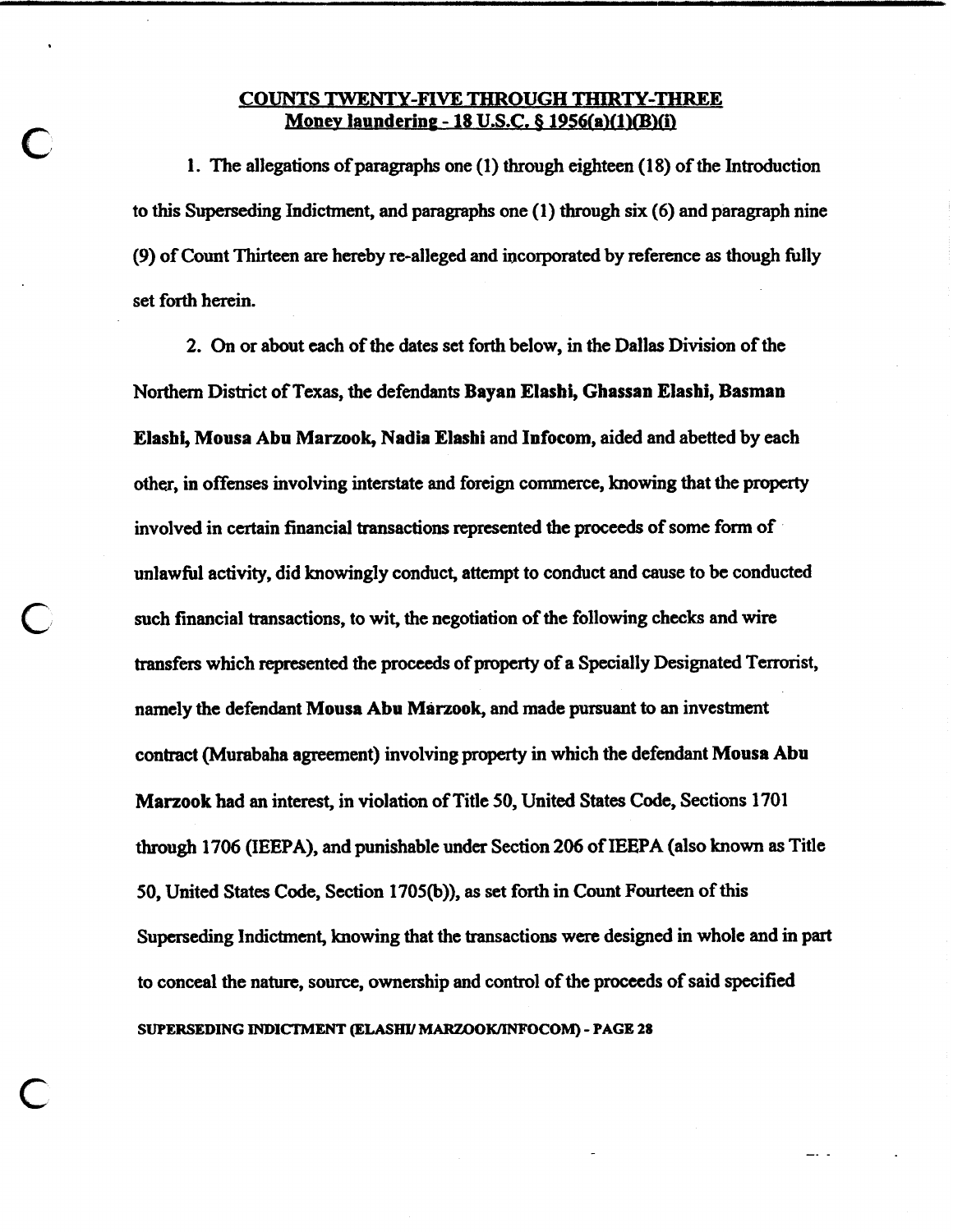**unlawful activity:** 

 $\ddot{\phantom{a}}$ 

| <b>COUNT</b> | DATE OF CHECK OR WIRE TRANSFER |
|--------------|--------------------------------|
| 25           | 3/5/98                         |
| 26           | 6/24/98                        |
| 27           | 9/14/98                        |
| 28           | 12/16/98                       |
| 29           | 5/5/99                         |
| 30           | 9/28/99                        |
| 31           | 10/4/00                        |
| 32           | 10/5/00                        |
| 33           | 6/26/01                        |

In violation of Title 18, United States Code, Sections1956(a)(1)(B)(i) and 2.

**SUPERSEDING INDICTMENT (ELASHI/ MARZOOK/INFOCOM) - PAGE 29** 

للديا سايدانية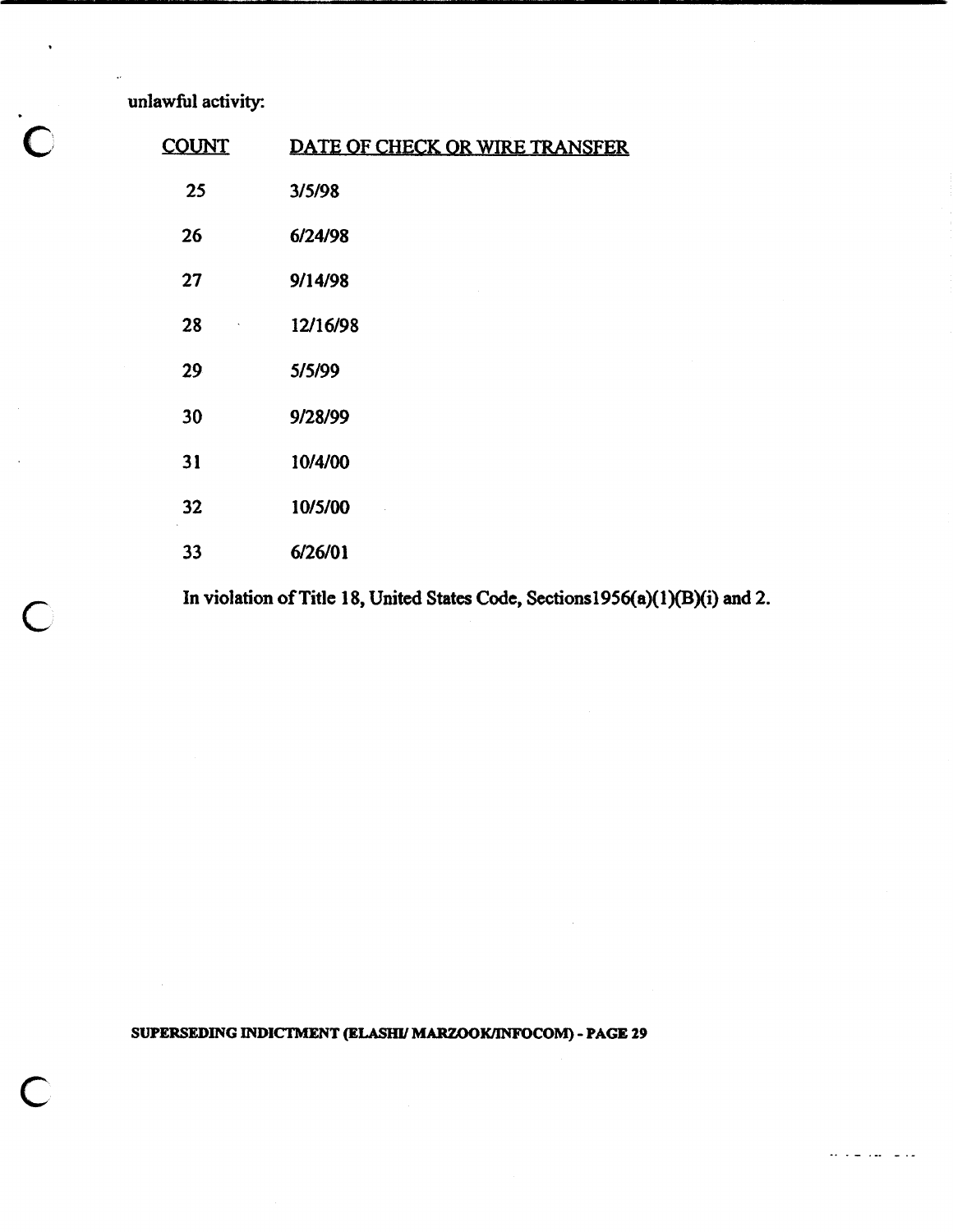#### **FORFEITURE**

As a result of committing one or more of the money laundering or monetary transaction offenses in violation of Title 18, United States Code, Sections 1956 and 1957 alleged in Counts 12 and 24-33 of this Superseding Indictment, the defendants, as listed below, shall forfeit to the United States of America, all property, real and personal, involved in the money laundering and monetary transaction offmses, and all property traceable to such property, including but not limited to the following:

1. Defendants **Bayan Elashi, Ghassan Elasbi, Basman Elashi, Hazlm Elasbi, Ihsan Elashyi** and **Infocom** shall forfeit approximately \$55,703 in United States !<br>!<br>. **currency.** That sum **represents** the sum of monies or value of property greater than \$10,000 involved in the financial transactions using money derived **from** unlawful activities as set forth in Count 12, for which the defendants are jointly and severally liable;

2. Defendants **Bayan Elashi, Gbassan Elashi, Basman Elashi, Mousa Abn Marzook, Nadia Elashi and Infocom shall forfeit approximately \$126,250 in United** States currency. That sum represents the sum of monies or value of property involved in the financial transactions using money derived **from** unlawhl activities with an intent to conceal the source or ownership of the property as set forth in Counts 24-33, for which the defendants **are** jointly and severally liable.

By virtue of the commission of one or more of the felony offenses charged in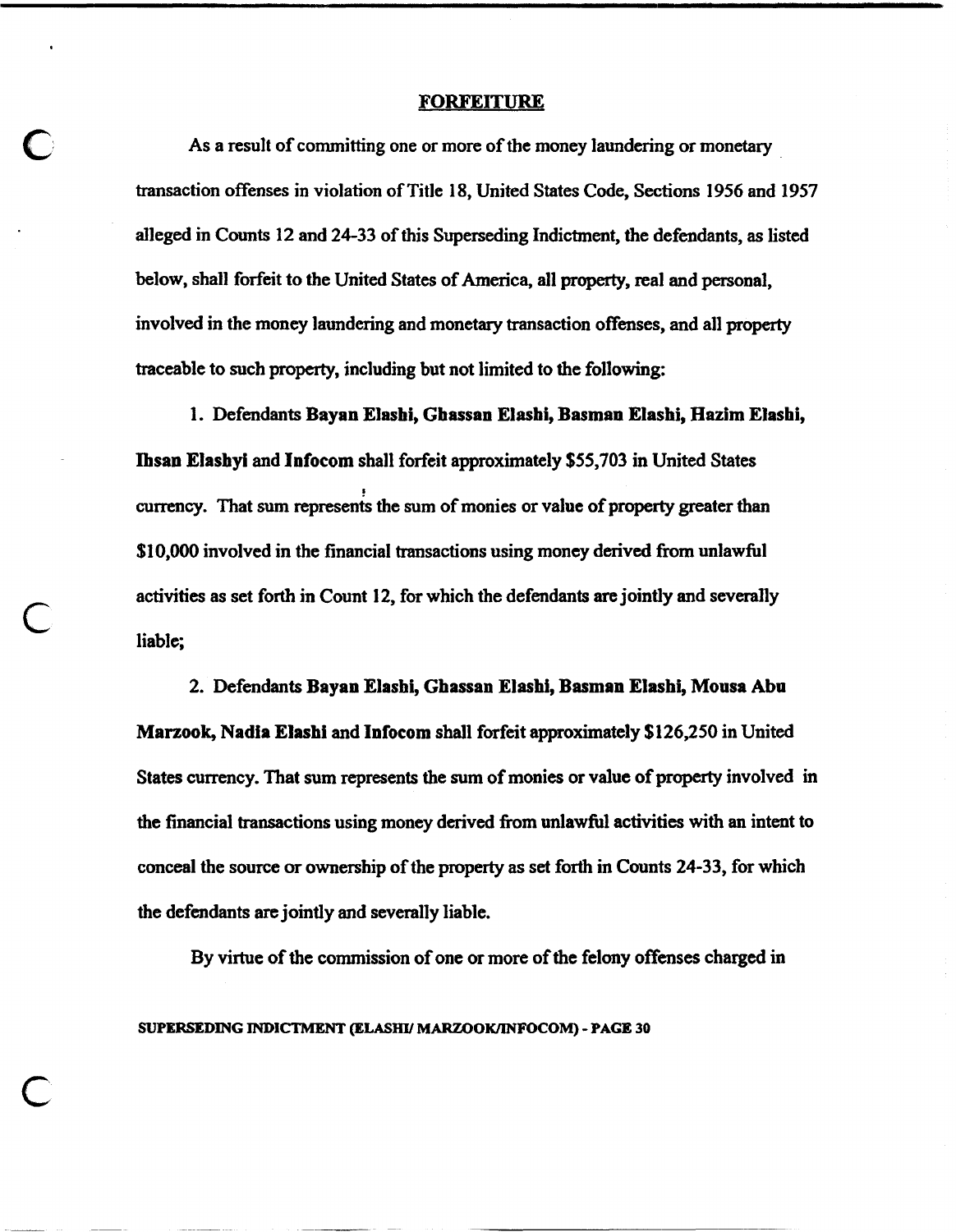Counts 12 and 24-33 of this Superseding Indictment by the defendants **Bayan Elashi,**  Ghassan Elashi, Basman Elashi, Hazim Elashi, Ihsan Elashyi, Mousa Abu Marzook, **Nadia Elashi** and **Infocom, any** and all interests which the defendants have in the above described sums are vested in the United States and **are** hereby forfeited to the United States pursuant to Title 18, United States Code, Section 982(a)(l).

In the event that **any** property, real or personal, involved in the offenses and described in Counts 12 and 24-33 of this Superseding Indictment, or **any** property traceable to such **property,** as a result of any act or omission of the defendants:

- **(1)** cannot be located upon exercise of due diligence;
- **(2)** has been transferred or sold to, or deposited with a third party;
- **(3)** has been placed beyond the jurisdiction of the court;
- **(4)** has been substantially diminished in value; or
- **(5)** has been co-mingled with other property which cannot be divided without difficulty;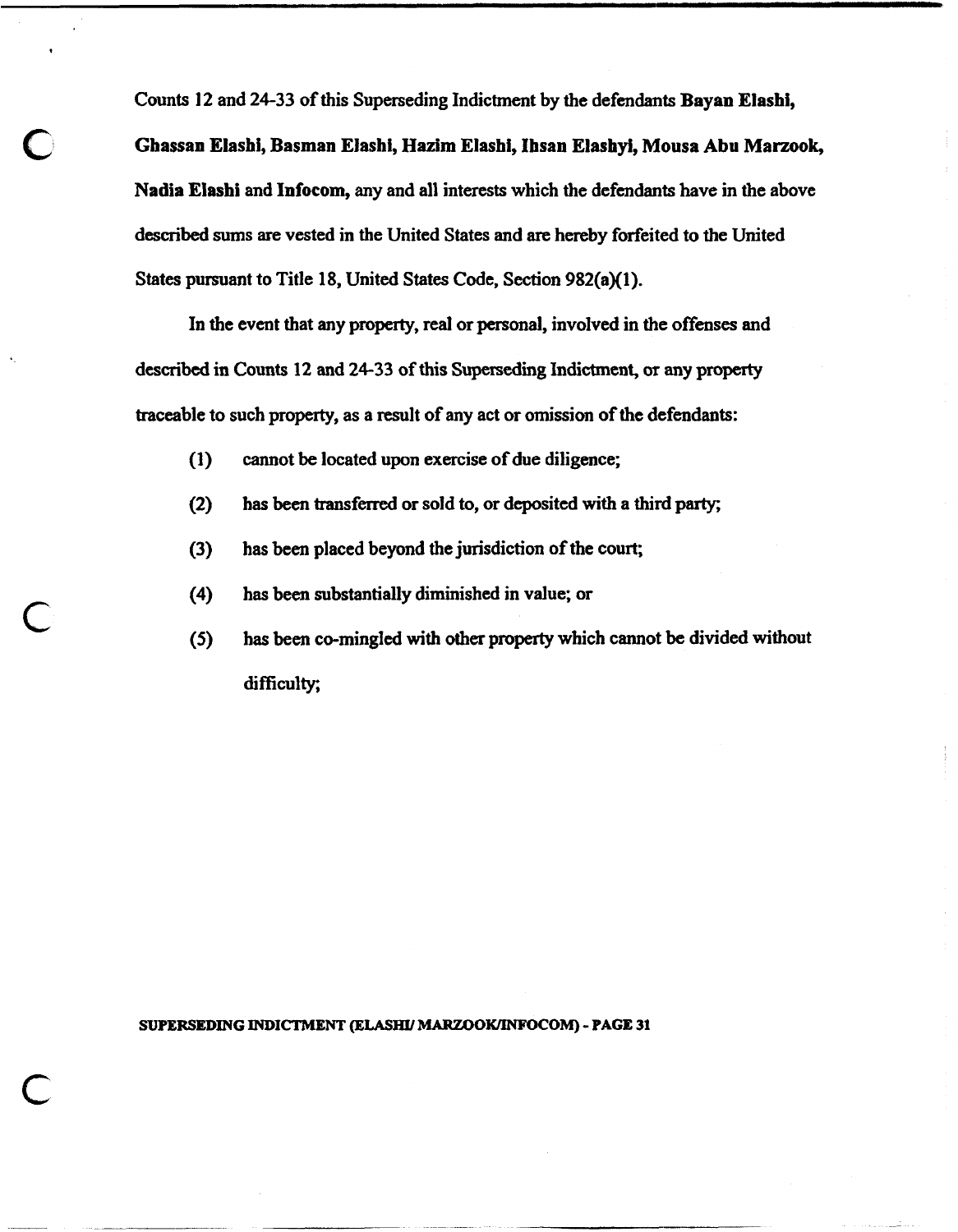it is **the** intent of the United **States,** pursuant to Title **18,** United States Code, Section **982(bXl)** to **seek** forfeiture of any **0th praperty** of said defendants up to the value of the **above pmpeaty.** 

2 lettem

JANE J. BOYLE United States Attorney

**JAMBS T. JACKS** 

**Assistant United States Attorney 1 100** Commerce St., Third Floor Dallas, Texas **75242**  21 **4.659.8600**  Texas State Bar No. 10449500

han f. Garrett Assistant United States Attomey **<sup>11</sup>00** Commerce St., Third Floor Dallas, Texas **75242 2 14.659.8600 2 14.7672846** (Facsimile) Missouri state **Bar So. 46500** 

UM

**BARRY JONAS** Special Assistant United States Attomey **<sup>1</sup>100** Commerce St., Third Floor Dallas, Texas **75242 214.659.8600 214.767.2846** (Facsimile) New York State Bar No. **2307734** 

**SUPERSEDING INDICTMENT** *@LASHY* **MARZOO-M)** - **PAGE 32**